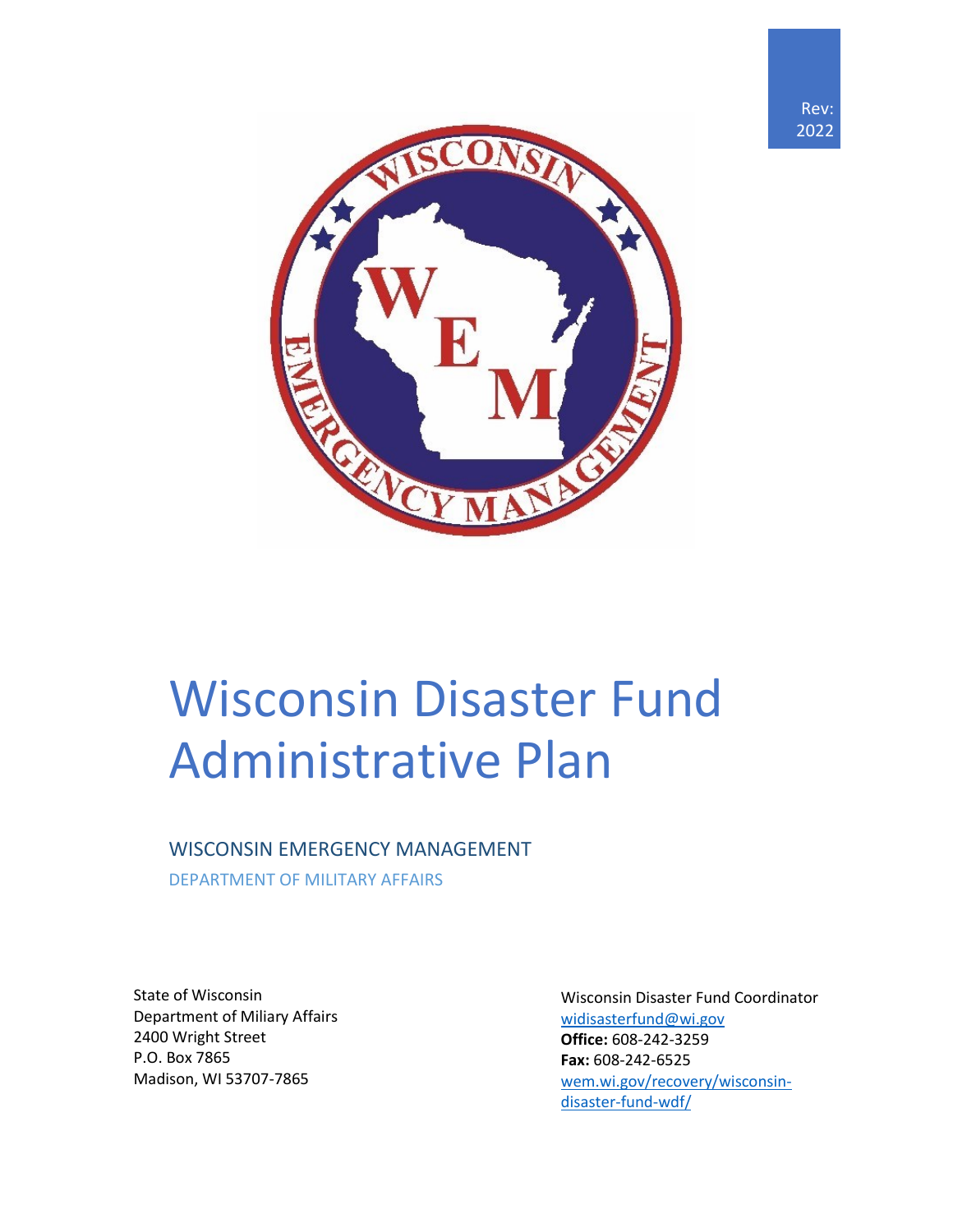## Contents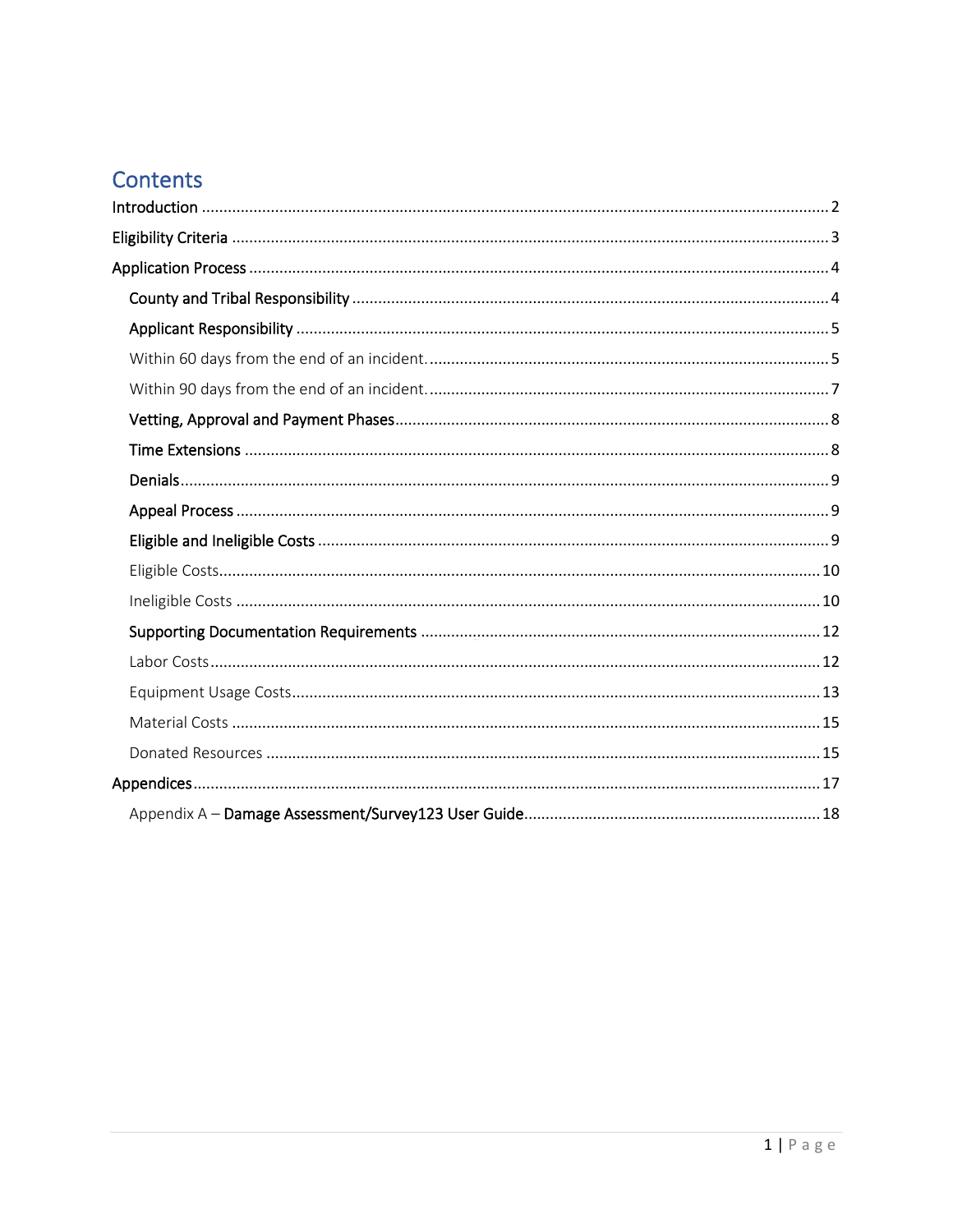### <span id="page-2-0"></span>Introduction

The Wisconsin Disaster Fund (WDF) was created by [2005 Wisconsin Act 269](https://docs.legis.wisconsin.gov/2005/related/acts/269) and was enacted April 5, 2006 and is codified under § 323.30 of the Wisconsin Statutes. Wisconsin Emergency Management (WEM) was designated as the agency responsible for administering the fund and subsequently developed a Wisconsin Administrative Rule, [WEM 7,](https://docs.legis.wisconsin.gov/code/admin_code/wem/7) for this purpose.

WDF is a state-funded program designed to reimburse local governmental units, federally-recognized tribes and bands, and retail electric cooperatives – hereafter referred to as "the Applicant" – for costs imposed by a disaster event when Federal Emergency Management Agency (FEMA) Public Assistance funding is not available. The State reimburses 70% of eligible costs while the Applicant is responsible for the remaining 30%. The fund reimburses three categories of work: debris clearance, protective measures (such as sandbagging against floodwater), and repairs make to roads and bridges that were damaged by a disaster. For more information on how to separate the categories of work, refer to this link:

[https://dma.wi.gov/DMA/divisions/wem/recovery/docs/Public\\_Assistance\\_Categories\\_of\\_Work\\_Fact\\_S](https://dma.wi.gov/DMA/divisions/wem/recovery/docs/Public_Assistance_Categories_of_Work_Fact_Sheet.pdf) [heet.pdf.](https://dma.wi.gov/DMA/divisions/wem/recovery/docs/Public_Assistance_Categories_of_Work_Fact_Sheet.pdf)

WDF is modeled after FEMA's Public Assistance Program and is also guided by the Robert T. Stafford [Disaster Relief and Emergency Assistance Act.](https://www.fema.gov/media-library-data/1519395888776-af5f95a1a9237302af7e3fd5b0d07d71/StaffordAct.pdf) However, it is more limited in scope. Therefore, the fund does not cover losses suffered by individuals, businesses, or the agricultural sector. The Public Assistance Program and Policy Guide (PAPPG) is also referenced during the review of the application documentation<sup>1</sup>.

This handbook was prepared by WEM and contains the required administrative procedures, references, and guidance that will assist in the application process for WDF reimbursement. It is important to remember that WDF is a reimbursement program based on eligible, documented costs that were caused by a disaster event. Accurate records are essential in documenting the costs of disaster recovery and are necessary to support a WDF claim. No funds will be disbursed until required documentation is provided to WEM-WDF.

<sup>&</sup>lt;sup>1</sup> The current version of the PAPPG can be found by visiting[: https://www.fema.gov/assistance/public/policy](https://www.fema.gov/assistance/public/policy-guidance-fact-sheets)[guidance-fact-sheets.](https://www.fema.gov/assistance/public/policy-guidance-fact-sheets)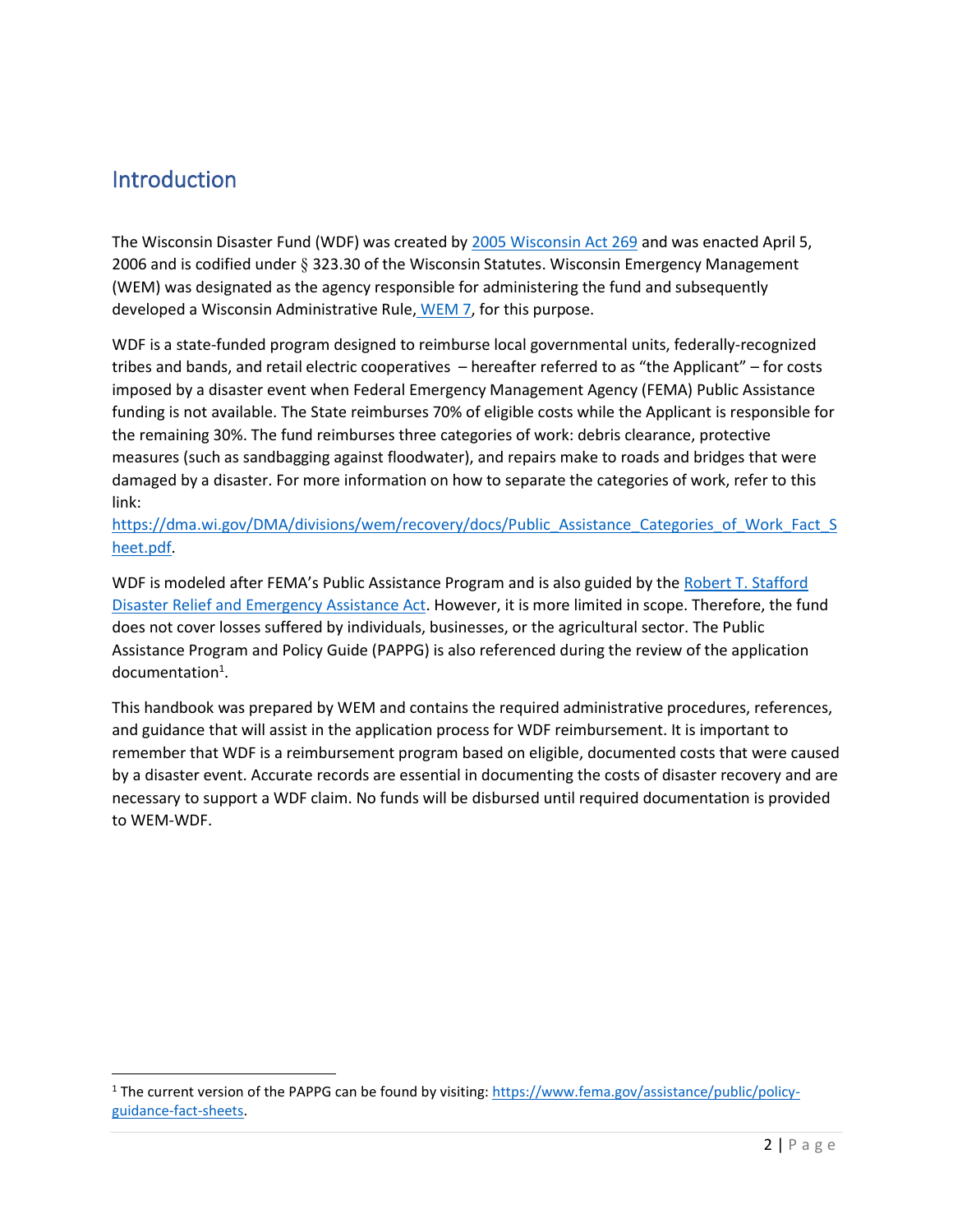## <span id="page-3-0"></span>Eligibility Criteria

The Applicant must meet all of the following criteria to be eligible to receive the WDF:

- 1. "Applicant" is defined as a local governmental unit<sup>2</sup>, which includes counties, cities, villages, and towns, local retail electrical cooperatives<sup>3</sup> and federally recognized tribal governments<sup>4</sup>.
- 2. The local governmental unit suffered a disaster event<sup>5</sup> and applies for disaster assistance funding.
- 3. The local governmental unit incurred disaster costs that are equal to or exceed  $$4.10^6$  per capita<sup>7</sup>. For example, a town of 2,000 residents would have to incur \$8,200.00 or more in damages (2,000 x \$4.10).
- 4. Federal disaster assistance is not available to the Applicant because either:
	- a. The state did not meet eligibility thresholds for federal assistance<sup>8</sup>, or
	- b. The state did achieve eligibility, but the local governmental unit does not reside within a federally declared county<sup>9</sup>.

 $2$  A local governmental unit is defined under WI Chapter 19.42(7u) as: "a political subdivision of this state, a special purposed district in this state, an instrumentality or corporation of such a political subdivision or special purposed district, a combination or subunit of any of the foregoing or an instrumentality of the state and any of the foregoing."

<sup>&</sup>lt;sup>3</sup> Eligible Retail Electrical Cooperatives as defined in WI Chapter 16.957(1)(t), which must be not-for-profit operations and meet the per capita of \$4.10 in terms of population served. Other Private-Non-Profit organizations are not eligible.

<sup>4</sup> The population estimate that would be used for eligible tribal governments would be the entire tribal population within Wisconsin according to the US Census.

<sup>5</sup> As WDF is modeled after the FEMA Public Assistance program, the Public Assistance Program and Policy Guide (PAPPG) describes a disaster event as being "an incident is any natural catastrophe (including any hurricane, tornado, storm, high water, wind driven water, tidal wave, tsunami, earthquake, volcanic eruption, landslide, mudslide, snowstorm, or drought) or regardless of cause, any fire, flood or explosion."

 $6$  The per capita rate which is determined by FEMA is updated every October 1<sup>st</sup> for the following year.

 $7$  The population numbers to be used are the most recent US Census decennial population values (i.e. 2020 survey), not the annual population estimates. [https://data.census.gov/.](https://data.census.gov/) In the search area type in the jurisdiction that you are seeking the population data from, ex. Madison, City, Dane County, Wisconsin. <sup>8</sup> The state is deemed eligible for FEMA assistance if there is \$1.63 in documented damages per capita on a

statewide basis.

<sup>&</sup>lt;sup>9</sup> If the state receives FEMA assistance, specific counties will be deemed eligible for federal assistance by demonstrating \$4.10 in damages per capita on a countywide basis; these federally declared counties serve as FEMA assistance boundaries. A local governmental unit is not eligible for WDF funds if it resides within a federally declared county.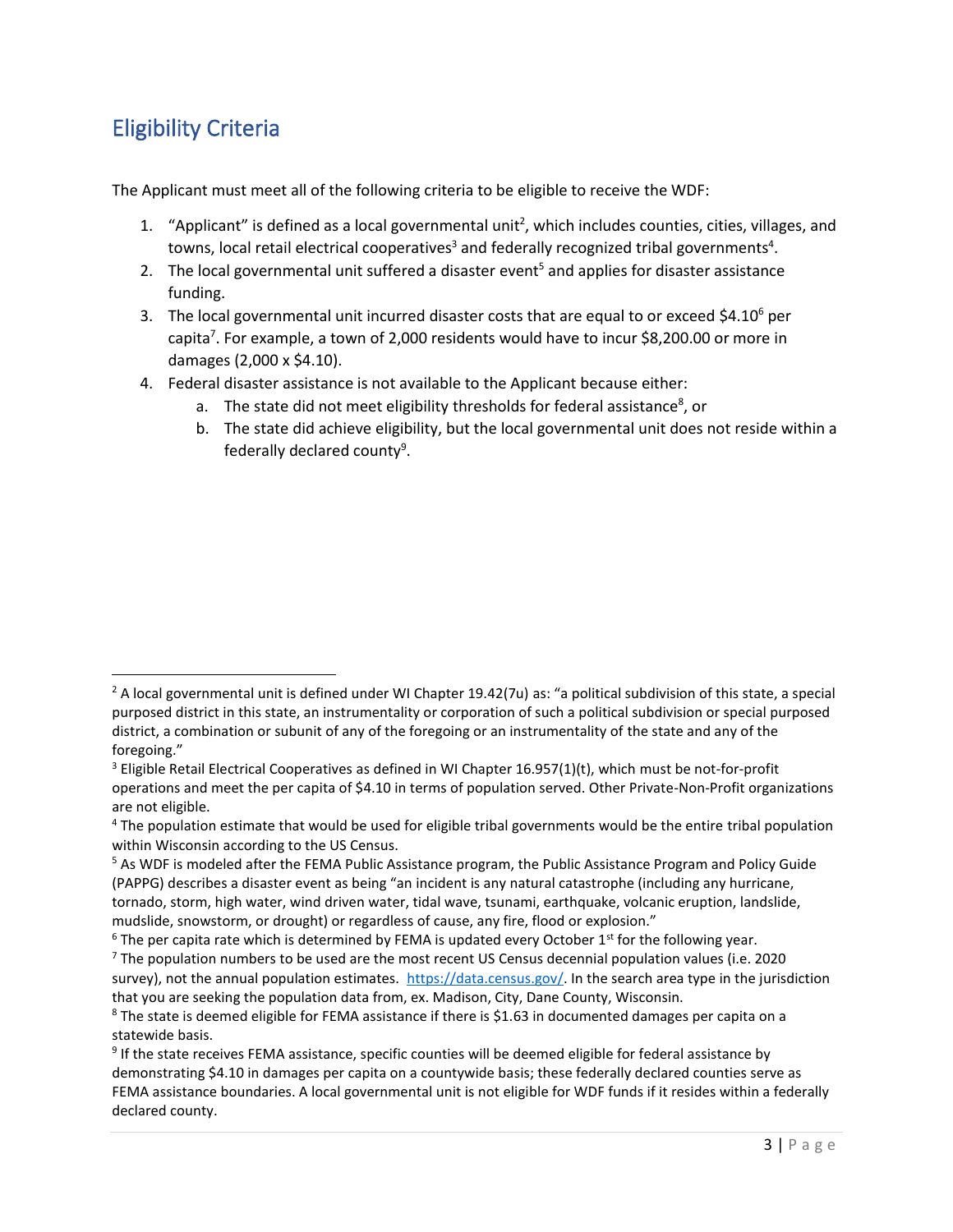## <span id="page-4-0"></span>Application Process

The application process involves two documents that counties or tribal units must fill out and submit to WEM: The Uniform Disaster Situation Report (UDSR)<sup>10</sup> and the [County Notification](https://wem.wi.gov/wp-content/library/recovery/County_Notification_Form_Jan_2022.xlsx) to WEM of Eligible [Applicants for Wisconsin Disaster Fund,](https://wem.wi.gov/wp-content/library/recovery/County_Notification_Form_Jan_2022.xlsx) also known as the County Notification Form. After the counties submit these documents by the deadlines set forth below, Applicants must submit the Application, Damage Assessment information, and Final Documentation in EM Grants Pro ("Pro") by the deadlines set forth below. Upon receiving a completed application package from an Applicant, the WDF Coordinator will evaluate the submitted materials to ensure claims are eligible for reimbursement and properly documented. When the application is deemed complete from within WEM, the WDF Coordinator will send approval documents to the Applicant and request reimbursement for the Applicant in the form of a check or ACH payment.

| <b>Time After Event Starts</b> | <b>Task Item(s)</b>                                         |
|--------------------------------|-------------------------------------------------------------|
| Within 72 Hours from the start | County/Tribe EM submit via WebEOC                           |
| of the incident                | <b>UDSR</b>                                                 |
| Within 30 days from the end of | County/Tribe EM submit                                      |
| the incident period            | County Notification form via email                          |
| Within 60 days from the end of | Eligible Jurisdictions submit via Pro                       |
| the incident period            | Application                                                 |
|                                | Damage Assessment Information<br>$\bullet$                  |
|                                |                                                             |
| Within 90 days from the end of | Eligible Jurisdictions submit via Pro                       |
| the incident period            | Worksheet <sup>11</sup> completion<br>$\bullet$             |
|                                | All supporting documentation for items claimed<br>$\bullet$ |
| (all work should be completed  |                                                             |
| by this time)                  | <b>OR Time Extension Request</b>                            |

#### <span id="page-4-1"></span>County and Tribal Responsibility

Within 72 hours of the event, the County or Tribal Emergency Management (EM) Director submits a UDSR. Only one UDSR should be submitted for the entire county or tribe for a specific event. Therefore, individual UDSRs will not be submitted for each Applicant. The UDSR is submitted through WebEOC on the UDSR board. Updates to the UDSR should be made to the original UDSR as necessary to reflect situational changes.

Within 30 days of the end incident period, the County or Tribal EM submits a County Notification Form, via email, which lists potential Applicants (jurisdictions that plan on completing a WDF application), their

<sup>&</sup>lt;sup>10</sup> The UDSR form is required to be submitted through WebEOC. Paper UDSR submittals sent via email, mail or fax are no longer accepted as of May 1, 2019.

 $11$  This is formerly known as the Applicant ToolKit which was an excel file. The same type of information is now filled out within Pro.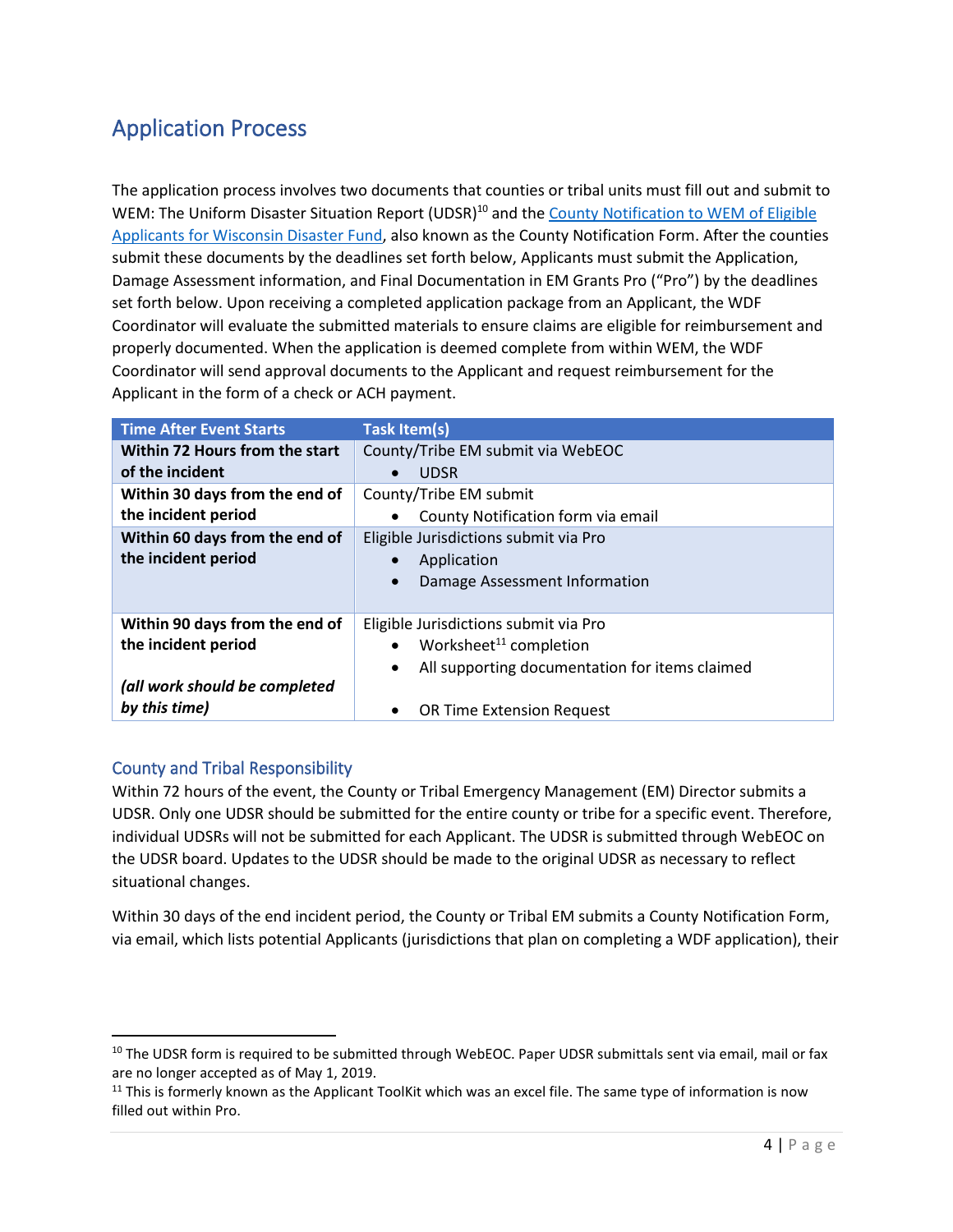damage estimates<sup>12</sup>, and their population<sup>13</sup> totals to determine whether each Applicant meets the eligibility threshold of \$4.10 in damages per capita. Only one County Notification form needs to be submitted for the entire county or tribe. Therefore, individual County Notification forms do not be submitted for each Applicant.

Upon receipt of the County Notification form, the WDF Coordinator will verify the applicant eligibility. All applicants listed on the County Notification will be set up within Pro. The eligible potential applicants will receive an email to finish setting up their account (if they are not already in Pro) and to be able to submit their application and final documentation if they decide to purse WDF reimbursement. The email will outline the future deadlines for required documentation. Ineligible potential applicants will receive an email with a letter explaining why they are ineligible for WDF reimbursement, and their application will be listed as withdrawn within Pro.

The County or Tribal EM Director should direct Applicants to the WEM-WDF webpage where Applicants can view the [EM Grants Pro Applicant Training Videos](https://emgrants.wi.gov/site/training_applicants.cfm) to assist with application completion to ensure accuracy of the application on the first submission. Applicants should establish contact with the WDF Coordinator early to facilitate the application process.

If submitted application materials are not developed and organized according to the "how to" video, the application materials will be returned to the Applicant, and they will be encouraged to consult with the WDF Coordinator before resubmitting the application package.

**Note:** If there has been damage to roads, contact should be made as soon as possible with the Wisconsin Department of Transportation (WI-DOT)'s Disaster Damage Aids (DDA) program personnel<sup>14</sup> [\(https://wisconsindot.gov/Pages/doing-bus/local-gov/astnce-pgms/highway/disaster.aspx\)](https://wisconsindot.gov/Pages/doing-bus/local-gov/astnce-pgms/highway/disaster.aspx). The County Highway Commissioner often acts as a liaison between the local Applicant and the DDA program. County and Tribal EMs should inform Applicants of both the WDF and DDA programs and encourage them to pursue the best available option.

#### <span id="page-5-0"></span>Applicant Responsibility

#### <span id="page-5-1"></span>Within 60 days from the end of an incident.

Within 60 days from the end of the incident period, the local jurisdiction must submit an application through Pro and upload the Damage Assessment information for all Category A, B and C work. This allows the Applicant to communicate damage cost (estimate or known) and extent of the damage being claimed within each category of work. The application form requires the signature of the Applicant's representative and certifies them as an active Applicant. The WDF Coordinator reviews the application and Damage Assessment information and will mark the application eligible within

<sup>&</sup>lt;sup>12</sup> These estimates should not include any mitigation efforts or permits and should only include damages that were incurred during the incident period.

 $13$  Electric retail cooperatives can use their entire service area connections/customers/accounts, but they need to determine the population at the end of each of the connections, i.e. the number of people served at each connection, according to the 2020 US Census numbers. The cooperative must submit documentation on how they determined the population. The only caveat would be is if the service area is within multiple counties and a portion of the service area fell within a federally declared county for the same event, then the damages and population would have to be separated by county.

<sup>&</sup>lt;sup>14</sup> DDA has a better cost-sharing rate compared to WDF. Also, DDA allows for mitigation and/or improvements whereas WDF only allows roads to be restored to pre-disaster condition.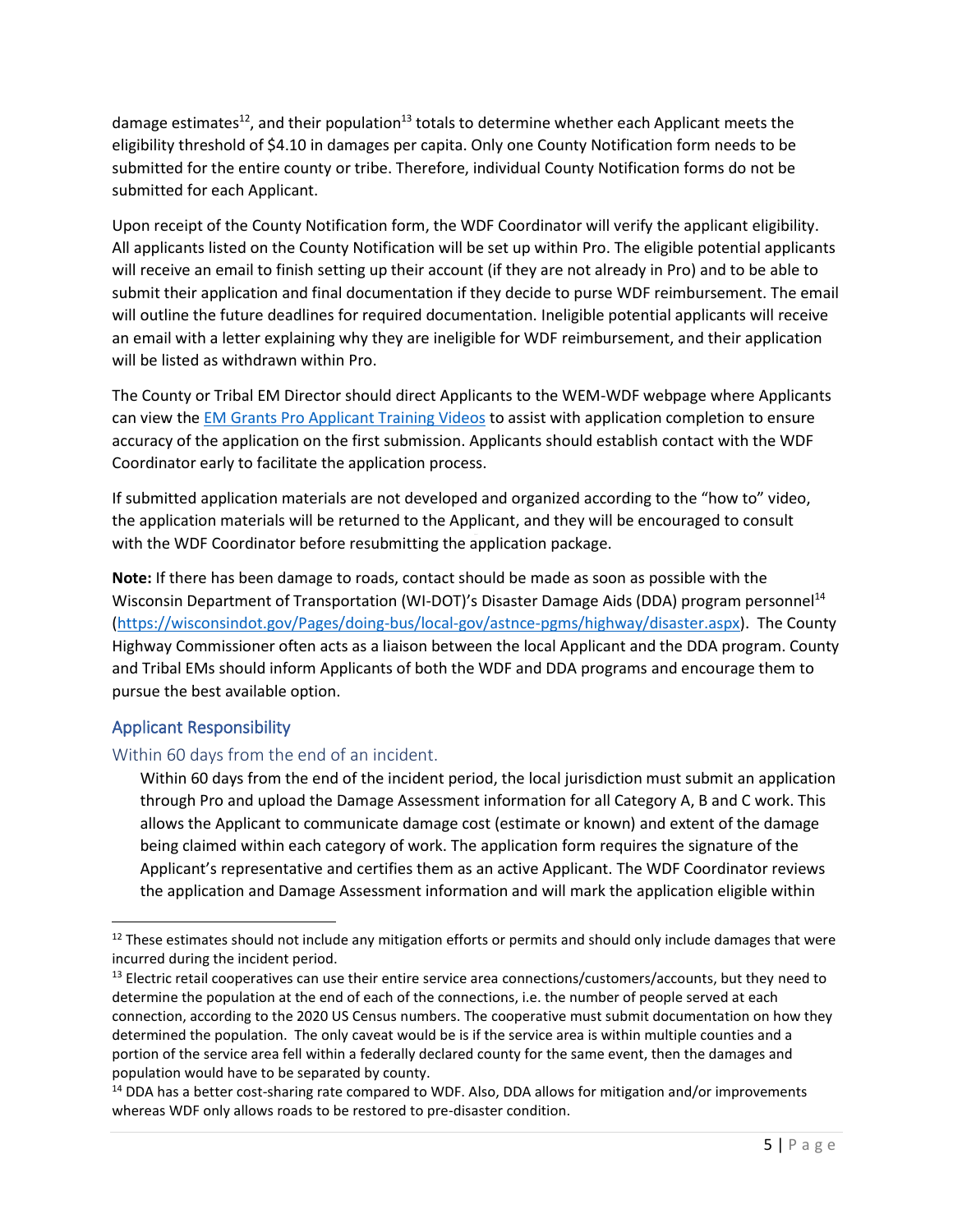Pro. The Applicant contact will receive an email from Pro to sign the Assurances (DMA Form 1017A-Assurance of Construction) electronically and submit.

The Damage Assessment information can be submitted multiple ways which are listed below. An applicant only needs to use one of the options, not all of them. For Category A and C work, separate sheets or Survey123 entries should be completed for each damaged location. All Category B work should be completed within 60 days from the end of the event and sheets or entries providing an overview of the Category B costs can be provided rather than individual locations. Damage Assessments should include the type of damage, location (GPS), dimensions, materials and work needed to repair damage.

- Wisconsin Emergency Management Disaster Assessment for Public Infrastructure
- FEMA Damage Inventory Form
- Project Worksheet FEMA Form 009-0-91<sup>15</sup>
- Survey123<sup>16</sup> application (refer to the Appendix A for the Damage Assessment/Survey123 User Guide)
- WebEOC direct entry on to the Damage Assessment Board.

In general, the Damage Assessment should answer the following questions:

- General Questions for all Categories of Work:
	- o Who performed or will perform the work (Force Account or contract)?
	- $\circ$  If work was completed with Force Account labor, what is the number of labor and equipment hours and the amount and types of materials used?
	- o What is the basis for the costs, or cost estimate?
- Category A Debris Clearance:
	- o How much debris was or will be removed and disposed?
	- o Where was or will the debris dispose? Is it temporary or final disposal?
	- o Was or will it be reduced and how?
	- o Was or will removal/disposal efforts be monitored and by whom (Force Account or contract)?
- Category B Protective Services:
	- o What emergency protective measures have been or will be performed?
	- $\circ$  How the work reduced or will reduce or eliminate the immediate threat?
- Category C Roads and Bridges:
	- $\circ$  What work was or will be completed to restore the facility to its pre-disaster design and function?
	- $\circ$  What work was or will be completed which changes the pre-disaster design and function of the facility and why?

<sup>15</sup> Project Worksheet – FEMA Form 009-0-91 (version June 10, 2020)

https://www.fema.gov/sites/default/files/2020-06/fema-public-assistance-project-worksheet\_form009-0-91\_06- 2020.pdf

 $16$  ArcGIS Survey123 app can be downloaded from the App store on your phone or other portable device.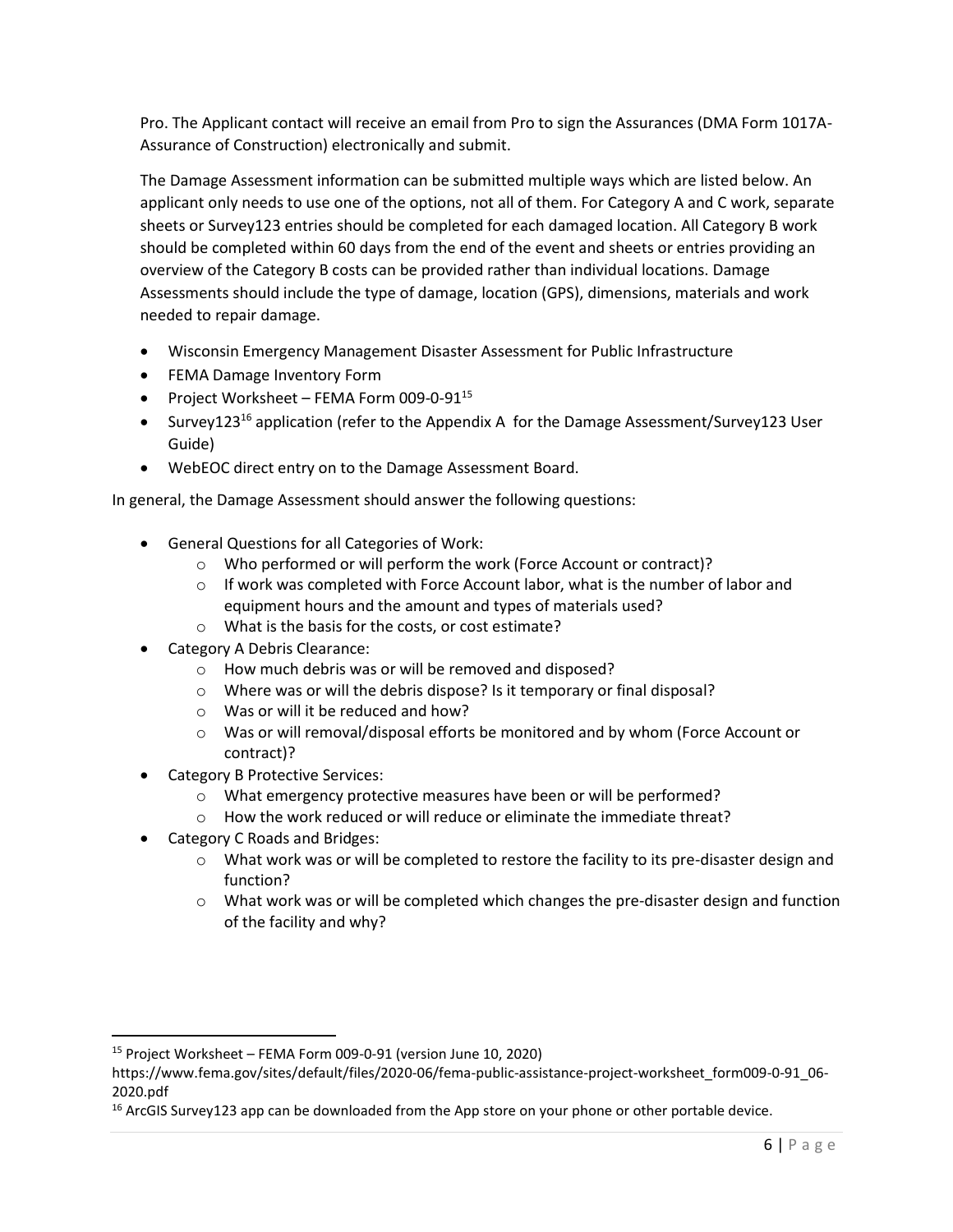Example Damage Description for Category C Roads and Bridge work.

- Site 1: Longview Drive (GPS Start: 43.005327, -89.242103 End: 43.003325, -89.243214)
	- $\circ$  Surface: 26 CY of asphalt, 140 FT long x 20 FT wide x 3 In deep, was washed out due to over the road flooding and culvert washed out. 0% complete
	- $\circ$  Base: 52 CY of aggregate, 140 FT long x 20 FT wide x 3 IN deep was washed out due to over the road flooding and culvert washed out. 0% complete
	- $\circ$  Culvert: 18" x 30 FT long washed out and damaged due to over the road flooding. 0% complete
- Site 2: Spring Road (GPS 42.952617, -89.180997)
	- $\circ$  Surface: 38 Cy of Asphalt, 250 FT long x 16 FT wide x 3 IN deep, was washed away due to heavy flowing flood waters/overtopped bank from nearby creek. 100% complete.

If an Applicant fails to meet the 60-day deadline, the Applicant will not be eligible for WDF funds regarding that specific disaster event. The potential application will be marked ineligible and closed within Pro and they will receive a letter explaining the potential application denial<sup>17</sup>.

#### <span id="page-7-0"></span>Within 90 days from the end of an incident.

Within 90 days of the end of the event, all recovery work should be completed, and the final applicant documentation should be submitted to the WEM-WDF program for review. Applicant materials must include:

- The Worksheet is used to identify the costs being claimed and entered directly into Pro.
- All supporting documentation for claimed costs, examples include:
	- o **Labor Claims:** Timesheets or Timecards **AND** documentation showing payrates and fringe benefits. I.e., pay policy approved prior to the start of the event, paystubs, etc. This is for the Applicant's labor only, not contract labor.
	- o **Equipment Usage Claims:** Official equipment log/dispatch records **OR** timesheets that validate a specific employee (operator) used the equipment for the hours claimed. This is for the Applicant's owned equipment not for rental or contract equipment costs.
	- o **Material Claims:** Itemized invoices
	- o **Contractor Work<sup>18</sup> Claims:** Itemized invoices
	- o **Donated Resources:**
		- Volunteer Labor Claims: Sign-in sheets that provide the date, volunteer's name, hours volunteered, location of work, and description of work performed.
		- Volunteer Equipment Usage Claims: Official equipment log/dispatch records **OR** timesheets that demonstrate usage **OR** volunteer sign-in sheets if volunteer labor who operated the equipment.
		- **Donated Materials or Contract Work Claims: Itemized invoices.**

 $17$  It is often the case that potential Applicants listed on the County Notification never come to fruition. The 60-day deadline is an accountability procedure to ensure WDF tracking documents accurately reflect demand on the fund. <sup>18</sup> Make sure that proper procurement processes are followed. Refer to the Public Assistance Procurement Cheat Sheet, [https://wem.wi.gov/wp-content/library/recovery/PA\\_Procurement\\_Cheat\\_Sheet.pdf.](https://wem.wi.gov/wp-content/library/recovery/PA_Procurement_Cheat_Sheet.pdf)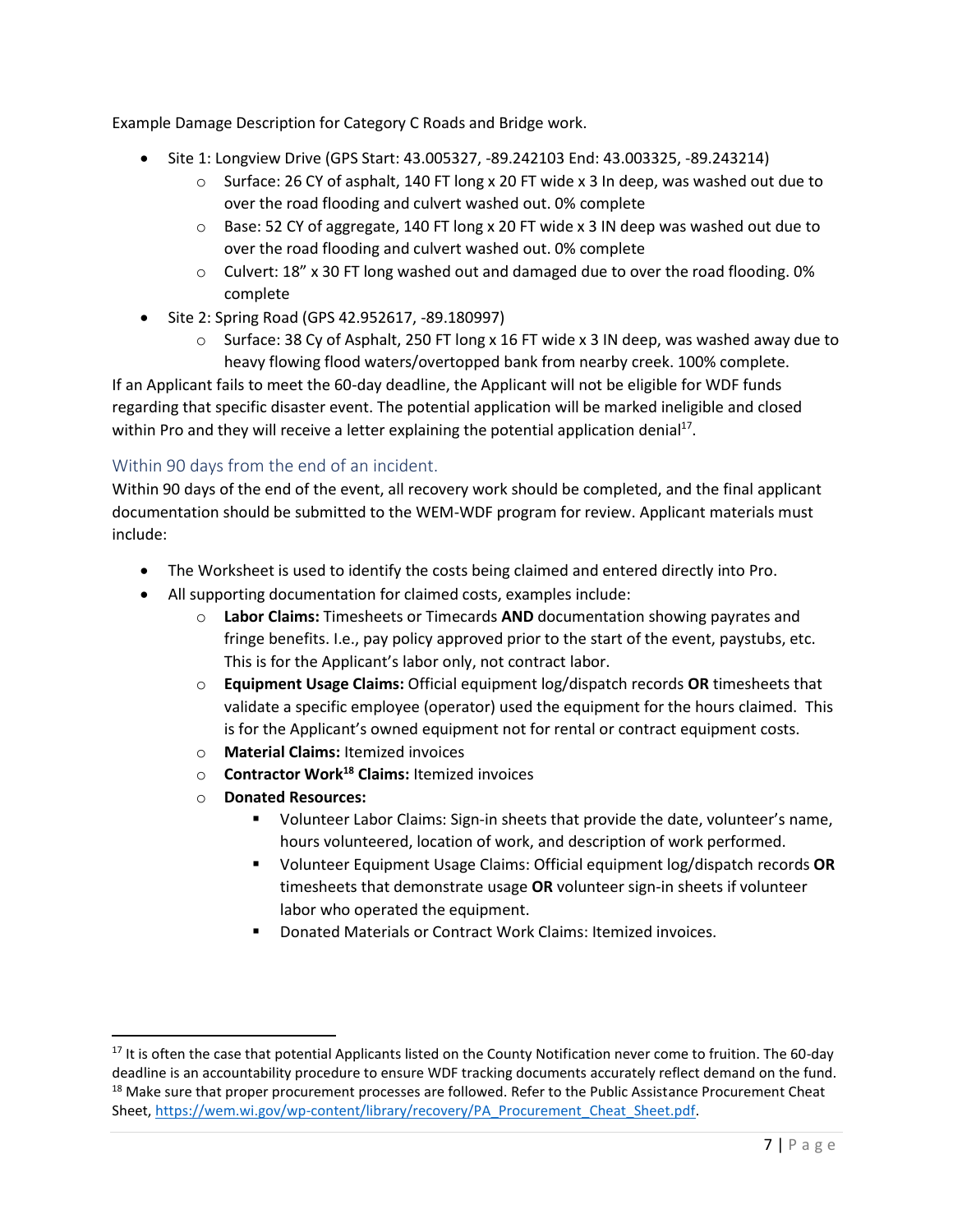**NOTE:** Proof of payment is no longer required to be submitted as part of the supporting documentation. The Applicant should be able to provide the proof of payment if the application is part of an audit in the future.

The supporting documentation should be uploaded directly into Pro. If an applicant encounters issues with uploading the supporting documentation, they should reach out to the WDF Coordinator prior to the submittal due date.

#### <span id="page-8-0"></span>Vetting, Approval and Payment Phases

The WDF Coordinator will respond within 30 days of receiving the Applicant-completed materials to either request more documentation from the Applicant or determine that the application is complete.

An Applicant has 30 days to fully respond to any request from the WDF Coordinator or their application may be denied. If no response is received, the Applicant will not be eligible for WDF funds regarding that specific disaster event, the application will be denied and closed.

The WDF Coordinator has 30 days upon the receipt of the completed application to approve or deny it. Once it has been deemed complete, the WDF Coordinator will finalize the review within Pro and then the system will send an email to the applicant contacts to sign the DMA Form 1017 – Wisconsin Disaster Fund Public Assistance Form electronically within Pro. The 1017 form must be signed by someone with signature authority for the Applicant, which is typically an elected official. The electronically signed document must be returned within 30 days of receipt, or funding may be withdrawn.

Upon receipt of the signed documents, the WDF Coordinator requests reimbursement via ACH or physical check which is sent to the County or Tribal EM Director for the Director to distribute to the Applicant.

The Applicant must keep all documentation in accordance with [WEM 7.06\(3\).](https://docs.legis.wisconsin.gov/code/admin_code/wem/7/06)

#### <span id="page-8-1"></span>Time Extensions

Within 90 days from the end of the incident period, all recovery work should be completed, paid for, and the application materials should have been submitted to the WEM-WDF program for review. If unforeseen or extenuating circumstances<sup>19</sup> prevent the Applicant from meeting the 90-day deadline, the Applicant must submit an extension request through Pro and explain why recovery work will not be completed within 90 days of the disaster. The extension request form must be submitted before the end of the 90-day application materials deadline.

Depending on the reason the Applicant is seeking an extension for, the WDF Coordinator will require a damage description of the outstanding work to be completed before the extension request is approved. This is used to document the extent of the work to be completed. Below is an example of what should be captured for each area that has work to be completed. The extension request should specifically outline what is outstanding and what work has already been completed in the damage description. For any work that has been completed, it is recommended to submit documentation of the finished work.

 $19$  Extensions are typically provided when a disaster imposes so much damage on a region that materials and/or contractors are unavailable in the near future. Additionally, projects may be granted an extension for seasonal changes.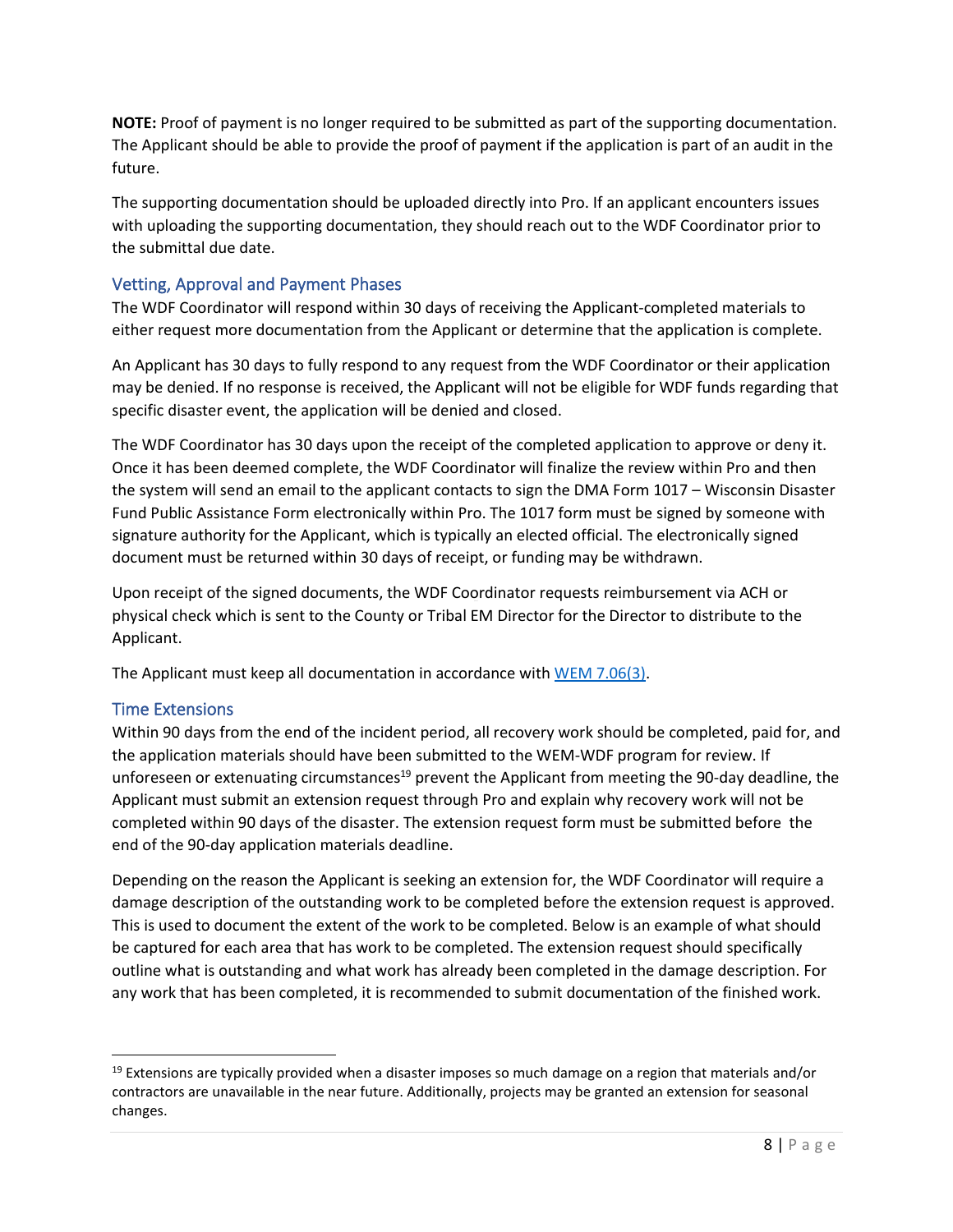The WDF Coordinator will review the request and the proposed completion date of the pending work. If the request is approved, time extensions will be granted based on the circumstance, when such circumstances are expected to subside, and the amount of recovery work still pending. More than one extension may be submitted and granted depending on the situation.

Extensions will only be granted for one year past the end of the incident period in most cases. Depending on the situation, an extension could be granted for a longer time period but may have conditions that have to be met with a separate deadline.

#### <span id="page-9-0"></span>**Denials**

An application may be denied at any step in the process if the Applicant is deemed ineligible. Some examples of how an application could be deemed ineligible include:

- Eligible damages totaling \$500.00 or less.
- Damages under Category D-G only.
- Submittal of required documentation after the documentation submittal due date. (refer to the Application Process section for these deadlines.)

If an application is denied, the Applicant will receive a formal letter from the WDF Coordinator via email within Pro and/or mail explaining the reasoning behind the denial.

#### <span id="page-9-1"></span>Appeal Process

An Applicant may appeal a denial of funds decision made by the WDF program under the procedures in [WEM 7.09.](https://docs.legis.wisconsin.gov/code/admin_code/wem/7/09) An Applicant must submit the appeal request through Pro within 30 days from the receipt of the denial determination memo. The appeal request should include the rational for overturning the original determination. Any appeal requests will be reviewed by the WDF Coordinator and sent to the Division of Emergency Management Administrator. The Applicant will receive a notification memo stating whether the appeal request was granted, partially granted, or denied from the Administrator.

If the appeal request is granted or partially granted the notification memo will outline the outstanding documentation to be submitted by the applicant within the 30-day time frame. At that time, the WDF Coordinator will complete an initial review of the final documentation. During the review of the appeal request, one Request for Further Information (RFI) may be requested. The Applicant has 30 days from the receipt of the RFI request to submit the requested documentation or clarification. After the 30-day time frame has passed, the appeal determination will be made based on the received documentation.

Following the initial appeal, an applicant may also submit a written request for a problem resolution process. The Adjutant General (TAG) of the Department of Military Affairs reviews the materials that were previously submitted by the applicant and either issues a decision based on those materials or meets with the parties to discuss a resolution of the problem. The applicant has 30 days upon receipt of the initial appeal determination to submit this second written request. TAG will review the materials and make a decision. Upon exhaustion of a departmental appeal, the applicant may also request an administrative hearing under 227, Stats (WEM 7.09 (4)).

#### <span id="page-9-2"></span>Eligible and Ineligible Costs

To be eligible for WDF, costs must be the direct result of the declared disaster event, have occurred during the designated incident period, and be the legal responsibility of an eligible Applicant at the time of the disaster. Eligible costs also must fall within the three following categories of work: Debris Removal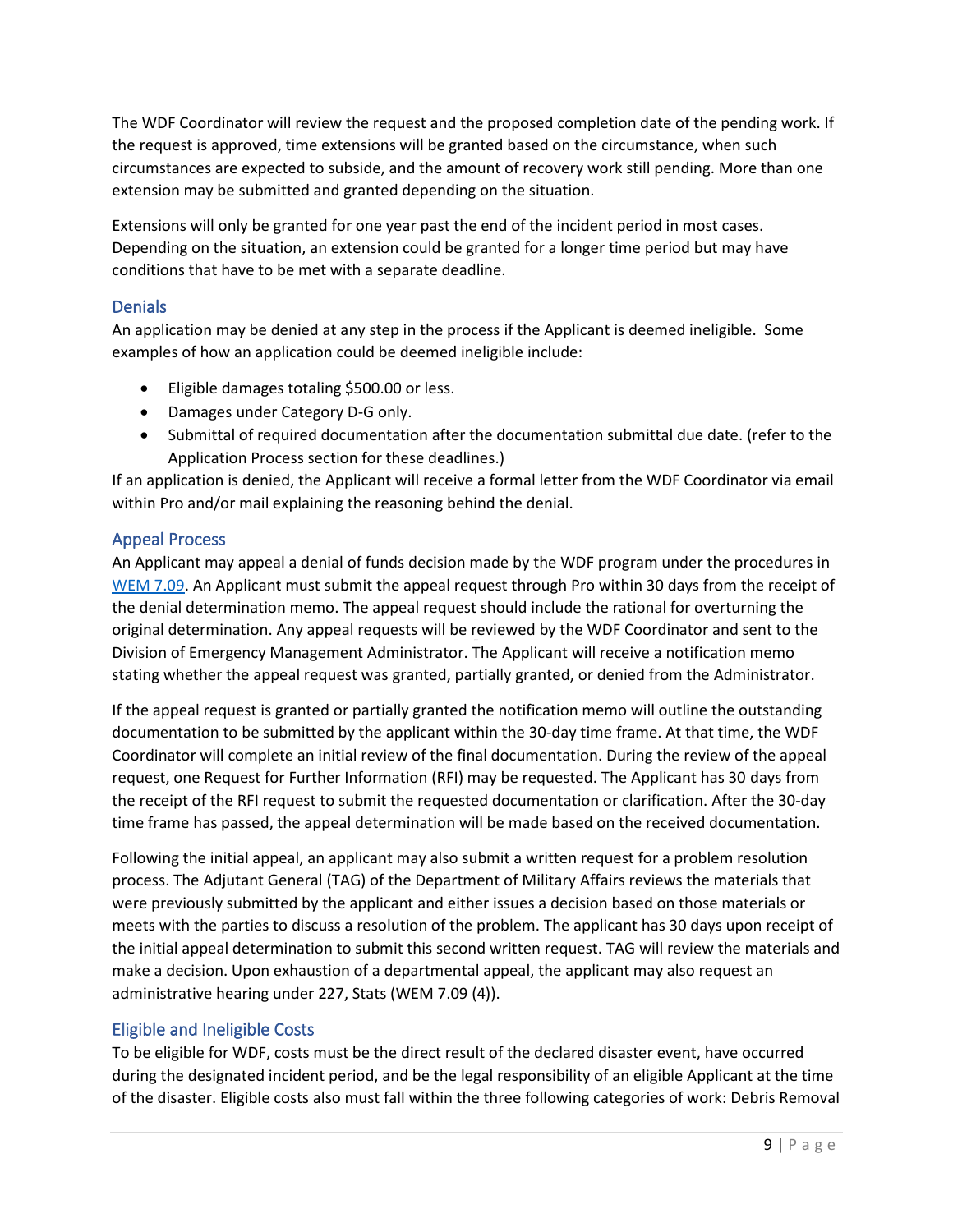(Category A), Emergency Protective Measures (Category B), and Road and Bridge Repair (Category C). Category A and B work is considered Emergency Work<sup>20</sup> while Category C work is considered Permanent Work<sup>21</sup>.

#### <span id="page-10-0"></span>Eligible Costs

- **Category A Debris Clearance** to include woody debris<sup>22</sup>, stump grinding, dirt to fill stump holes, building wreckage, work to clear public roads, and debris placed on roadside for pickup.
- **Category B Emergency Protective Measures** to eliminate or reduce immediate threats<sup>23</sup> to life, public health or safety, or a hazard that threatens significant damage to improved public or private property. Most often these measures include sandbagging for water control or road closure services.
- **Category C – Roads and Bridges** to include surfaces, bases, shoulders, ditches, drainage structures, culverts<sup>24</sup>, piers, girders, abutments, slope protection and approaches<sup>25</sup>.
	- o Roads are eligible for repair if they do not receive federal funds for maintenance. Roads that do not receive federal funds for maintenance are typically rural major roads, rural minor roads, and rural local roads. See the Wisconsin DOT webpage on Functional Classification to determine road classification by county [\(https://wisconsindot.gov/Pages/projects/data-plan/plan-res/function.aspx\)](https://wisconsindot.gov/Pages/projects/data-plan/plan-res/function.aspx).
	- o Access roads, service roads, driveways, and private roads, including homeowners' association roads, are not eligible for this program. Roads owned by a tribal government may be eligible for the WDF even if the roads are not open to the general public.
	- o Mitigation and/or improvement work on roads and bridges is not eligible for reimbursement under WDF. Roads must be restored to pre-disaster condition only.

#### <span id="page-10-1"></span>Ineligible Costs

Below is a list of commonly encountered items which are ineligible for reimbursement under WDF. This is not an exhaustive list, so if there are any questions about if an item is eligible or not, please reach out to the WDF Coordinator.

<sup>&</sup>lt;sup>20</sup> Emergency work is considered work that must be done immediately to save lives, protect public health and safety, protect improved property, or eliminate or lessen an immediate threat of additional damage, as defined within the PAPPG on page 99-100. Also refer to page 101-107 of the PAPPG for debris removal specific descriptions.

<sup>&</sup>lt;sup>21</sup> The only permanent work costs eligible under WDF are Roads and Bridge work. Therefore, other buildings and infrastructure, such as public libraries or public utility infrastructure, are ineligible for permanent work cost reimbursement through the WDF. (see "Ineligible Costs" for more clarification.)

<sup>&</sup>lt;sup>22</sup> Debris must be causing or have the potential of causing an immediate threat to life and safety on improved property to be considered eligible.

 $23$  FEMA defines an immediate threat as the threat of additional damage or destruction from an incident that can be reasonably be expected to occur within 5 years of the declared event.

<sup>&</sup>lt;sup>24</sup> Eligible culverts must be part of an eligible rural road, functional prior to the event, and if damaged during the event, replaced in-kind. An Applicant may be required to provide maintenance records to document prior conditions of the culvert.

<sup>&</sup>lt;sup>25</sup> Road damage that resulted from debris removal or other emergency work, i.e., heavy machinery operating on roadways to clear debris, may be reimbursable if the damage was based on the necessity to use the road for debris removal or other emergency work.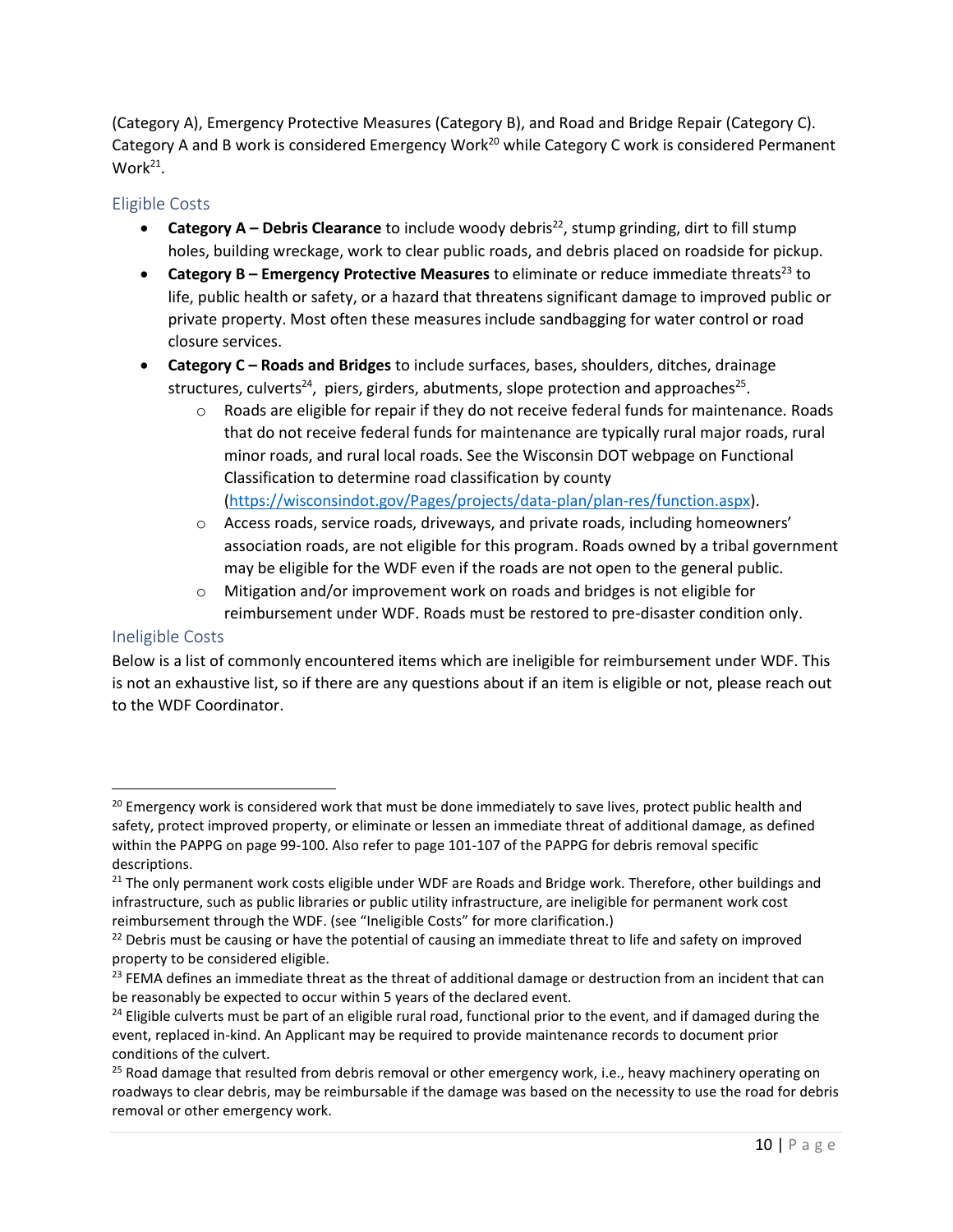- Damage to water control facilities including dams, reservoirs, levees, drainage channels, shore protective devices, irrigation facilities, structures outside the eligible road right-of-way and pumping facilities.
- Damage to buildings and equipment.
- Damage to utilities including power generation facilities, sewage collection systems and water treatment plants which would fall under permanent work categories D through G.
- Lodging and travel expenses.
- Fuel or gas for Applicant owned, volunteer owned, or rental equipment.
- Purchase of new equipment, repair or maintenance of equipment or vehicles.
- Purchase of supplies not exhausted during the response phase of the disaster, some examples include but are not limited to gas tanks, small tools, clipboards, coolers, signage, etc.
- Ordinary operating expenses of local governmental units, such as salaries and expenses of public elected officials, which are not directly related to the disaster and not part of their required duties.
- Administrative overhead costs associated with disaster response and recovery, including the time to gather and submit the application documents.
- Costs for which payment has been, or will be, received from any other funding source.
- Disaster-related costs which should be covered and compensated by insurance.
- Applications with eligible damages totaling less than \$500.00.
- Mitigation and/or improvement projects.
- Assistance provided under written or verbal mutual aid agreements<sup>26</sup>.
- Costs associated with snow removal.
- Interest incurred on loans for disaster recovery work.
- Donations provided by the jurisdiction to volunteers assisting with the disaster response and recovery.

#### *Work Performed by Fire Departments/Districts*

*Guiding Principle*: WDF funds are **only** available if a disaster event imposed additional costs on a local or tribal governmental unit. If an established contract between a fire department/district and local or tribal unit of government covers disaster activities without imposing additional costs on a local or tribal government then WDF funds will not be available because additional billing beyond the contract was not necessary. In contrast, if the fire department/district operates on a pay-per-call basis, or if the fire department/district provided services not covered under contract, the amount billed to the Applicant for disaster work is reimbursable under WDF as long as it is eligible work. Please contact the WDF Coordinator with questions regarding fire departments/districts as this document does not cover every plausible circumstance.

#### *Work Performed by Electrical Retail Cooperatives*

Electrical retail cooperatives must be able to break out work using the guidelines listed in the FEMA Public Assistance Program and Policy Guide (PAPPG) to separate out the work into the appropriate

<sup>&</sup>lt;sup>26</sup> WDF funds are *only* available if a disaster event imposed additional costs on a local governmental unit, because mutual aid agreements are based on the neighbor-helping-neighbor concept without billing procedures, mutual aid does not impose additional costs on the affected jurisdiction applying to WDF. Therefore, there is no cost to claim.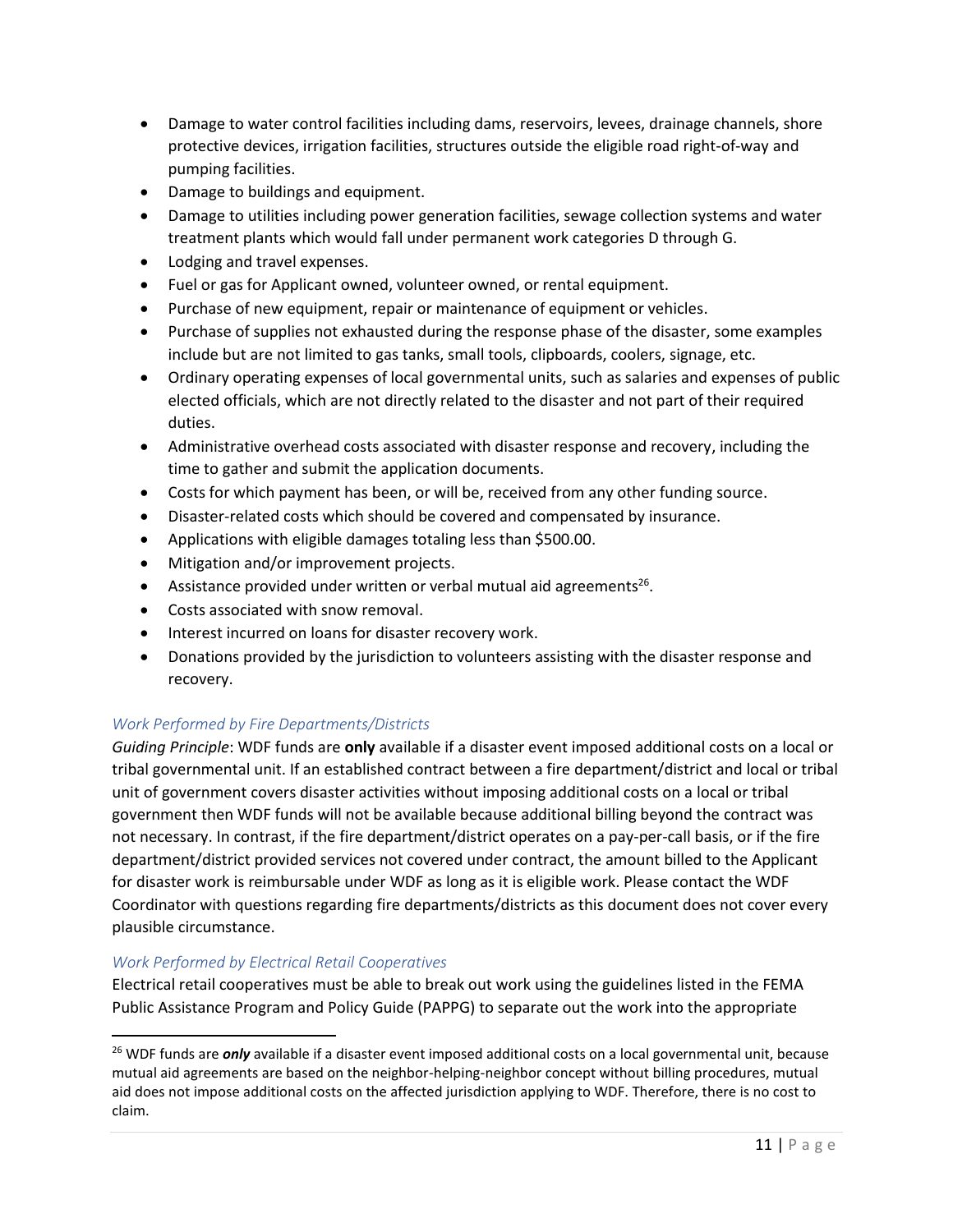category of work. Refer to pages 176-178 and 275 in version 4 of the PAPPG for further explanations of the separation of work categories for utility work, [https://www.fema.gov/assistance/public/policy](https://www.fema.gov/assistance/public/policy-guidance-fact-sheets)[guidance-fact-sheets.](https://www.fema.gov/assistance/public/policy-guidance-fact-sheets)

- Category A Debris Clearance:
	- $\circ$  The cooperative may need to clear debris out of the right-of-way (ROW) to obtain access to the damaged facility. Only the efforts to clear the ROW could be eligible under Category A. *(Refer to pages 176-178 in the PAPPG for Category A separation.)*
		- If the facility completely removes the debris initially, it would be considered Category A work.
		- **EXT** If any trees in the vicinity of the facility were damaged during the event and a certified arborist confirms that the tree is an immediate threat to the overhead lines or other portions of the facility, they would be considered Category A work.
		- **■** If the facility only pushes the debris off to the sides of the ROW and removes the debris at a later date, then only the initial time/labor/costs to push the debris off to the sides would be considered Category A work. The work to remove the debris at that later date would be considered maintenance work and the cooperative's responsibility to maintain the ROW, and therefore ineligible for WDF funds.
- Category B Protective Services:
	- $\circ$  Only the emergency protective measures to address immediate threats are eligible. These efforts include buttressing, bracing, shoring, barricading, and flood protection. *(Refer to page 275 in the PAPPG for Category B separation.)* These would be items that will be replaced with permanent fixes.
	- $\circ$  All other work would be considered Category F work and therefore ineligible for WDF funds, which would include the replacement of poles, transformers, etc.

#### <span id="page-12-0"></span>Supporting Documentation Requirements

The Worksheet must be completed within Pro and submitted to the WDF Coordinator with all supporting documentation. Costs are claimed in six categories: Applicant Labor costs, Applicant- Owned Equipment Usage costs, Applicant Purchased Material costs, Contract Work costs, Volunteer Labor costs, and Volunteer Equipment costs. All costs should be submitted in one Toolkit for the Applicant. The following supporting documentation must be submitted with the Toolkit to support costs claimed. This supporting documentation should be submitted as an editable excel file so it can be used during the review of the application. If claimed items cannot be supported with appropriate supporting documentation, then those costs are ineligible, i.e. If a volunteer sign-in sheet was not used during the event, the volunteer time is ineligible.

#### <span id="page-12-1"></span>Labor Costs

This is for the Applicant's employees, and contract work labor or volunteer labor does not need to be included in this section.

- Labor costs include actual wages paid plus fringe benefits, if applicable.
- Legible timecards/sheets/logs must be submitted that show the dates(s) and hours worked per employee.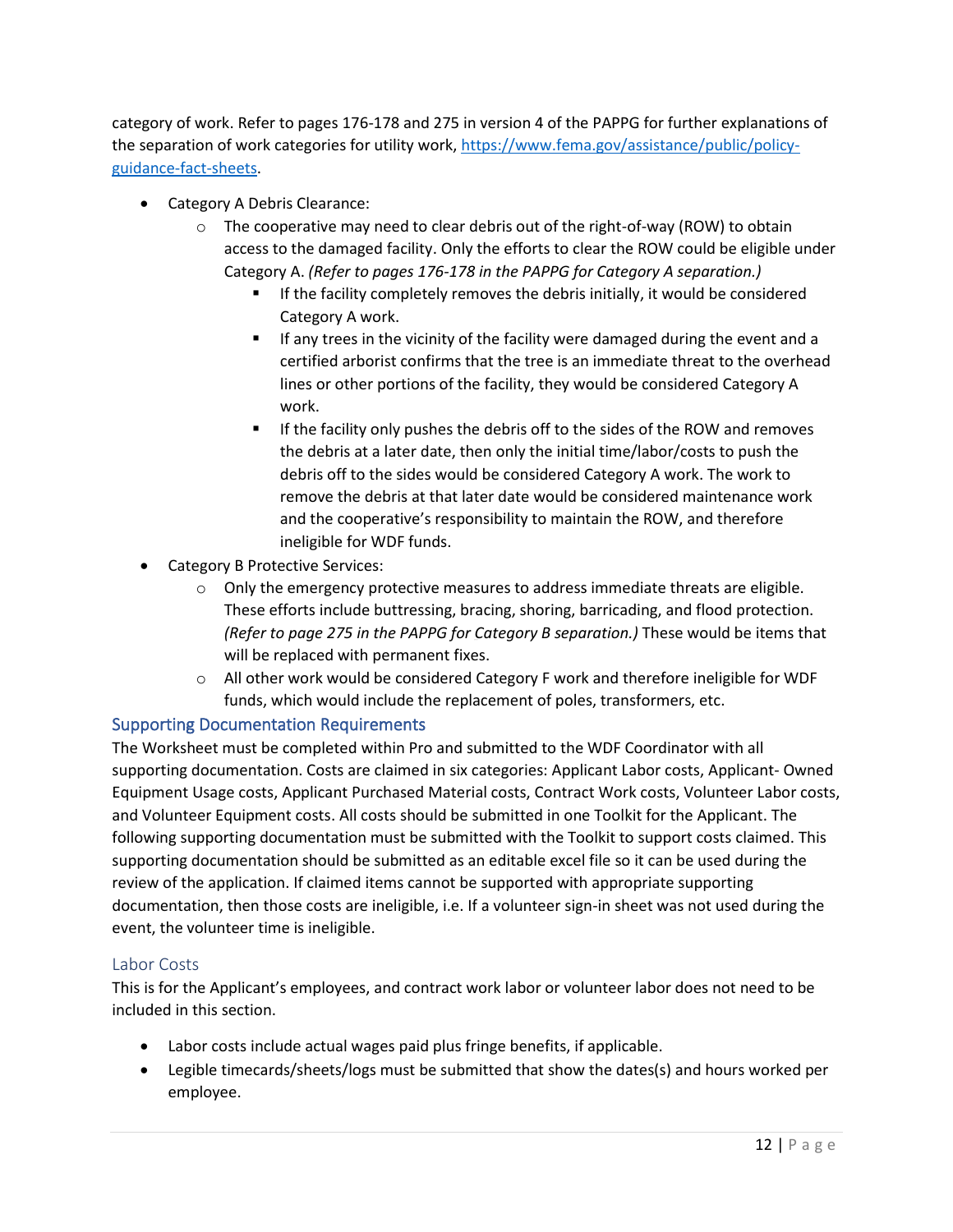• Documentation of pay and fringe rates for each claimed employee. Examples include pay policy that was in effective prior to the start of the event, electronic pay stub showing the employees Regular Time and Overtime rates, fringe rate calculation, etc.

#### *Categories A & B (Emergency Work)*

Only overtime is reimbursable in Categories A and B for full-time and/or part-time employees<sup>27</sup>. However, regular and overtime pay is eligible for reimbursement for non-budgeted employees (temporary hires) that are tasked to perform Category A and/or B work in response to a disaster<sup>28</sup>. If a part-time worker is called in beyond their regularly scheduled hours, this work may be considered overtime and therefore eligible for reimbursement<sup>29</sup>. However, documentation must be provided establishing how many hours the part-time employee worked per week prior to the event.

The value of compensatory time may be eligible for WDF reimbursement if the Applicant can provide a written policy which details employee eligibility and payment procedures. Standby labor costs are not eligible.

#### *Category C (Permanent Work)*

For permanent work on roads and bridges (Category C) work, both regular time and overtime work is eligible for reimbursement for all employees regardless of their status as a part-time, full-time, or temporary hire employee.

No elected official can benefit from his/her position within a local governmental unit under the Wisconsin Code of Ethics. Therefore, WDF cannot reimburse an Applicant for the cost of any elected official's labor. The costs for an elected official's labor include per diem, mileage for meetings, and administrative costs. If disaster assistance or road work is not part of the elected official's required duties, the Applicant must submit documentation to support a claim for that official's labor costs (i.e. contract, agreement, etc.) that was in effect prior to the event period.

#### <span id="page-13-0"></span>Equipment Usage Costs

This is for the Applicant owned equipment, and should not include rental, contract equipment or volunteer owned equipment. All equipment usage costs are eligible for reimbursement $30$ , regardless of the employee's status while operating the equipment, as long as the equipment was used to perform work within one of the eligible categories. Standby equipment costs are not eligible for reimbursement, even if the equipment is rented but not used.

Equipment use can be validated through either:

<sup>&</sup>lt;sup>27</sup> Regular time is not reimbursed as the jurisdiction would have compensated force account employees (budgeted employees) for this time regardless of the disaster event.

 $28$  In this instance, temporary hires are non-budgeted employees who are brought on at an additional expense to the local governmental unit to help with emergency response efforts such as Debris Clearance.

 $29$  For example, if it can be established that a part-time employee works 20 hours per week but was called in for 10 overtime hours to perform debris removal, then the additional 10 hours can be claimed as reimbursable overtime pay.

<sup>&</sup>lt;sup>30</sup> Only the time that the piece of equipment is actively in use would be eligible. For example, if an employee has 10 hours recorded on their timesheet for a particular day, they must split the time that they were operating a truck and a chainsaw accordingly as one cannot drive a truck and operate a chainsaw at the same time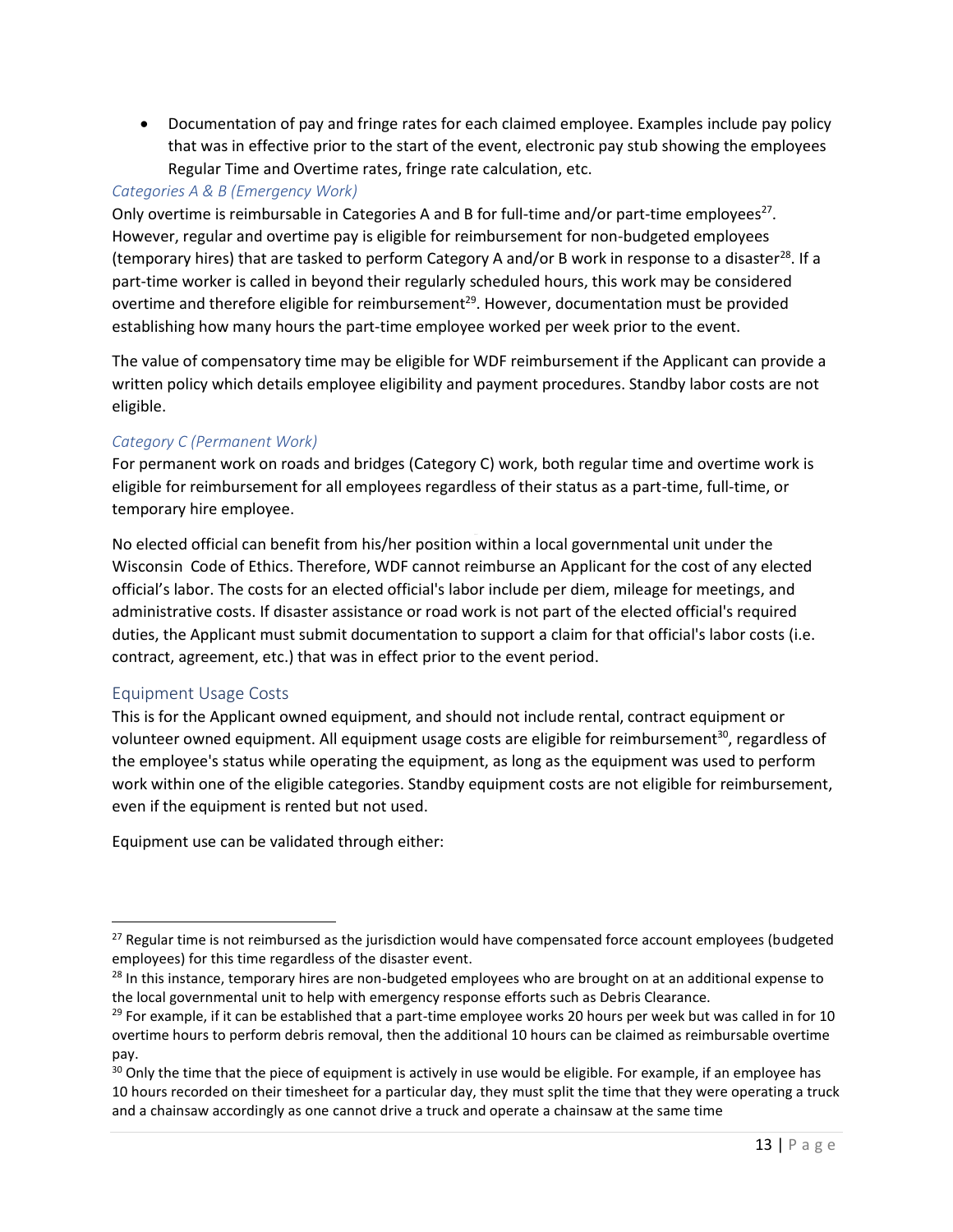- An equipment log or dispatch record that includes a description of the equipment and the hours it was used, OR
- Timesheets/cards that validate an operator (employee) was on the job and operating the equipment for the stated amount of time on a specific date, OR
- Written documentation or employee log describing where they were, what work was being performed, what equipment was being used and for how long.

Equipment usage reimbursement is determined by an hourly rate established in the Wisconsin DOT Highway Maintenance Manual<sup>31</sup>. If the Wisconsin DOT Schedule of Rates does not include the equipment in question, then the FEMA Schedule of Equipment Rates<sup>32</sup> will be used to determine an hourly rate (this is most common for chainsaws). Equipment rates in both the state and federal documents include depreciation, maintenance, fuel, lubricants, and other costs incidental to operations. Therefore, WDF does not reimburse incidental costs such as fuel. If the jurisdiction or county has separate rates established locally that were in affect prior to the start of the incident those can also be used. The local rate documentation should be submitted with the application materials as additional documentation.

If the Applicant uses equipment that does not have an established rate in the WI DOT and FEMA schedules of rates, any submitted rate must include documentation that shows each component of the rate is comparable to current market rates. The suggested rate cannot be based on rental rates as rental rates include profit calculations that go beyond operational and maintenance costs for budgeted equipment. However, an Applicant's costs for renting equipment can be reimbursed if the rented equipment was used to perform eligible work. For example, an Applicant may be reimbursed if a rented chainsaw was used to perform debris removal. For assistance with determining these rates, contact the WDF Coordinator.

Automobile and truck usage can also be reimbursed on a mileage basis. For reimbursement, a vehicle must have been actively performing Category A, B, and/or C work. Miles used on routine patrolling, checking on sites, distribution of water, and welfare checks on workers are not eligible for reimbursement. To be reimbursed, an Applicant must keep accurate records to document mileage used performing eligible work. For example, miles used by a truck to haul away downed trees would be eligible for mileage reimbursement under Debris Clearance (Category A). Where vehicles were used in a mostly stationary manner, such as road closure services, hourly reimbursement rates can be used.

Elected officials can claim equipment costs, if they are seeking reimbursement for:

- Town-owned equipment the costs would go in the Equipment Tab and a timesheet must be included to verify the amount of time the equipment was used for.
- Self-owned equipment and the jurisdiction is being billed for the equipment usage the costs would go in the Contract Work Tab.

<sup>&</sup>lt;sup>31</sup> Ensure the most recent document is accessed as the current rates and archived rates are stored on the WI DOT site. For the most recent document, refer to Chapter 02 (Administration), Section 25 (Cost Invoicing), Subject 50 (Classified Equipment Rates). [https://wisconsindot.gov/Pages/doing-bus/local-gov/hwy-mnt/mntc](https://wisconsindot.gov/Pages/doing-bus/local-gov/hwy-mnt/mntc-manual/chapter02.aspx)[manual/chapter02.aspx](https://wisconsindot.gov/Pages/doing-bus/local-gov/hwy-mnt/mntc-manual/chapter02.aspx)

<sup>&</sup>lt;sup>32</sup> Refer to the following webpages for the FEMA Schedule of Equipment Rates, [https://www.fema.gov/schedule](https://www.fema.gov/schedule-equipment-rates)[equipment-rates](https://www.fema.gov/schedule-equipment-rates)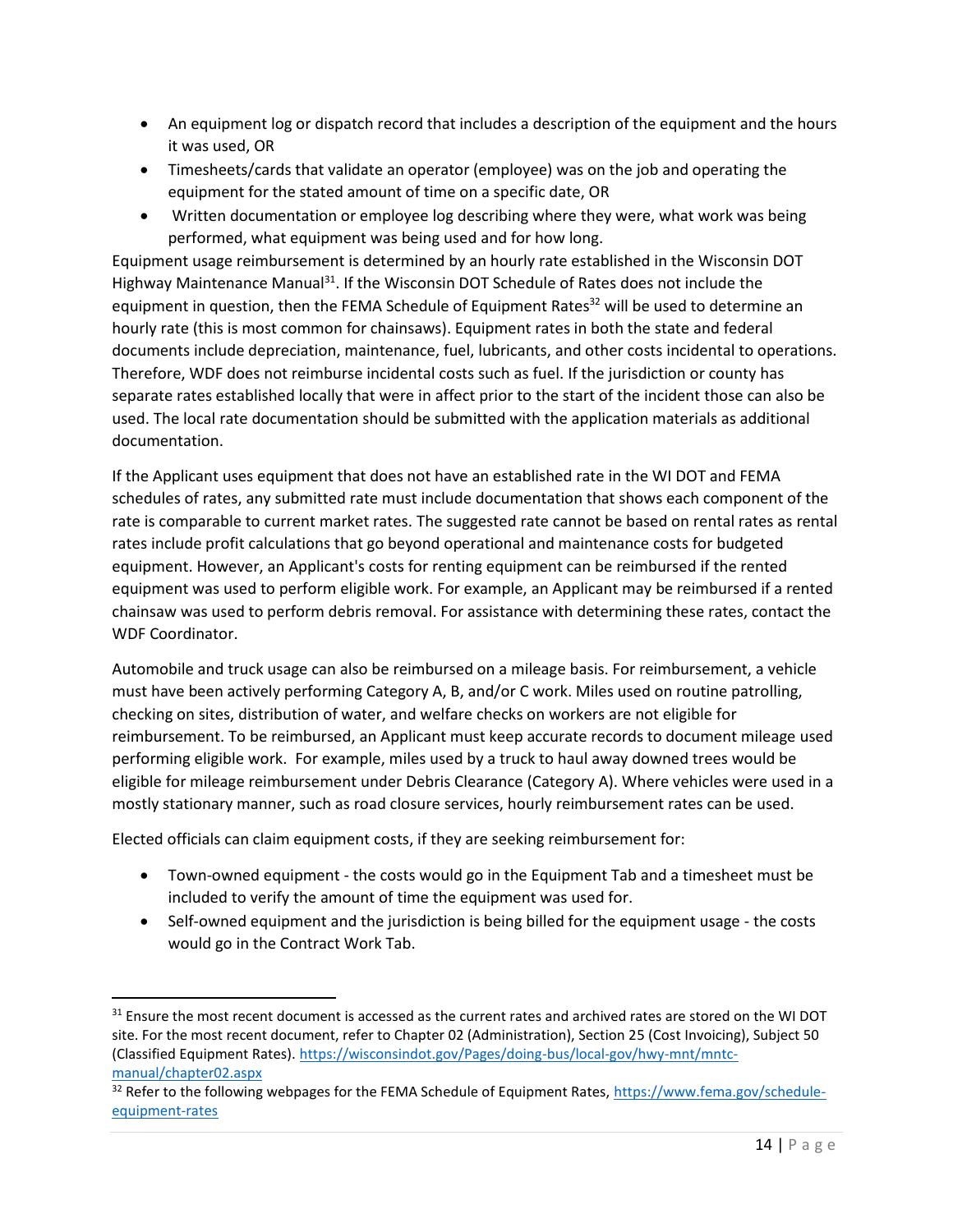• Self-owned equipment and the jurisdiction is not being billed for the equipment usage - the costs would go in the Volunteer Equipment Tab.

#### <span id="page-15-0"></span>Material Costs

Materials purchased by the Applicant for disaster response and recovery may be eligible for reimbursement if the Applicant provides an invoice showing quantities, unit price and total cost of the materials.

Eligible materials may include, but are not limited to: culverts, gravel, other aggregate for road repair, as well as sand and bags for water control operations (typically, only materials used for road repair are eligible for reimbursement). If materials are used from a municipal stockpile, a log showing the quantity of materials used and invoices that document cost per unit for those must be provided for an Applicant to receive reimbursement. Additionally, food costs for emergency workers may be eligible for reimbursement only if those food costs occur within the first 72 hours of the event and are for reasonable amounts.

Ineligible materials include but are not limited to items such as gloves, rakes, purchase of new equipment like chainsaws, tables, signs, and cones, materials purchased to repair damages not received from the specific disaster event or in ineligible areas like outside an eligible road right-of-way.

#### Contract Work Costs

For an Applicant to receive reimbursement for Contract Work costs, it must provide, for all persons and/or companies hired as contractors, an invoice on company letterhead detailing date(s), hour(s), and location(s) worked. The invoices should also be itemized list of charges and not only providing a summary or total cost. Very few projects claimed under WDF are large enough to warrant bidding procedures but needed guidance on bidding procedures can be found through local or county highway departments, public works departments, or the regional DNR or Wisconsin DOT office if needed.

#### <span id="page-15-1"></span>Donated Resources

The value of volunteer labor and equipment is used to offset the 30% local share, it does not add costs to the WDF reimbursement claim. An example of volunteer labor is volunteer fire departments and residents who perform eligible work under Categories A, B, and/or C, but who are not compensated for their time. The value is volunteer labor is calculated based on the federal minimum wage, \$7.25 per hour, as defined in [WEM 7.06\(2\)\(b\)2.](https://docs.legis.wisconsin.gov/document/administrativecode/WEM%207.06(2)(b)2.) For volunteer labor to be eligible, the Applicant must have a signin sheet that documents the date, each volunteer's first and last name, time worked, work performed, and the location of work. Only documented volunteer work that falls within Categories A, B or C is eligible. If sign-in sheets cannot be provided, the volunteer work is ineligible.

Additionally, the value of volunteer equipment can be calculated based on rates provided on the Wisconsin DOT and FEMA schedules of rates. Refer to the Equipment Usage costs section for more information about equipment costs. The amount of volunteer equipment usage can be validated through:

- An equipment log, or dispatch record that includes a description of the equipment and the hours that it was used for,
- Timesheets/cards that validate an operator (volunteer) was on the job and operating the equipment for the stated amount of time on a specific date, or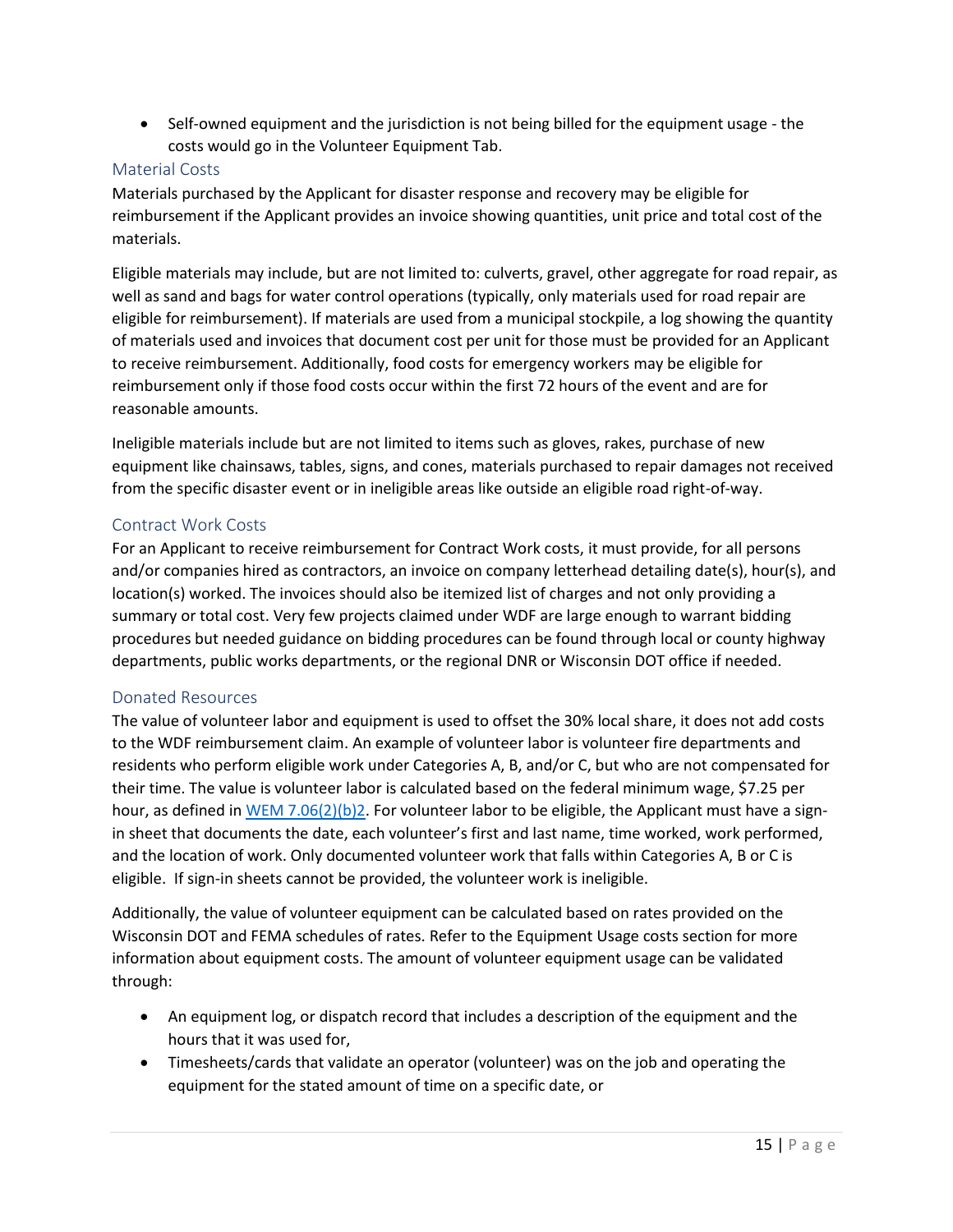• A volunteer labor sign-in sheet that describes the type of work a volunteer operator performed by location, date, and the total usage time of the equipment.

If there is any donated materials or contract work provided to the jurisdiction, documentation of this must be submitted as an invoice or other written documentation. Please also provide what the donated materials or contract work entailed. For assistance in how to include in the toolkit, please contact the WDF Coordinator.

#### *Volunteer Fire Departments*

A volunteer fire department isn't always considered a donated resource. If the firefighter receives payment for the time that they are responding to a call, the response time would not be considered volunteer labor. If the fire department equipment is owned by the local jurisdiction applying, then the equipment would also not be considered volunteer equipment. If the volunteer fire department is considered to be a part of the jurisdiction's employee and owned equipment costs, then the eligible time and equipment costs would be included on the Jurisdictional Labor and Equipment sections.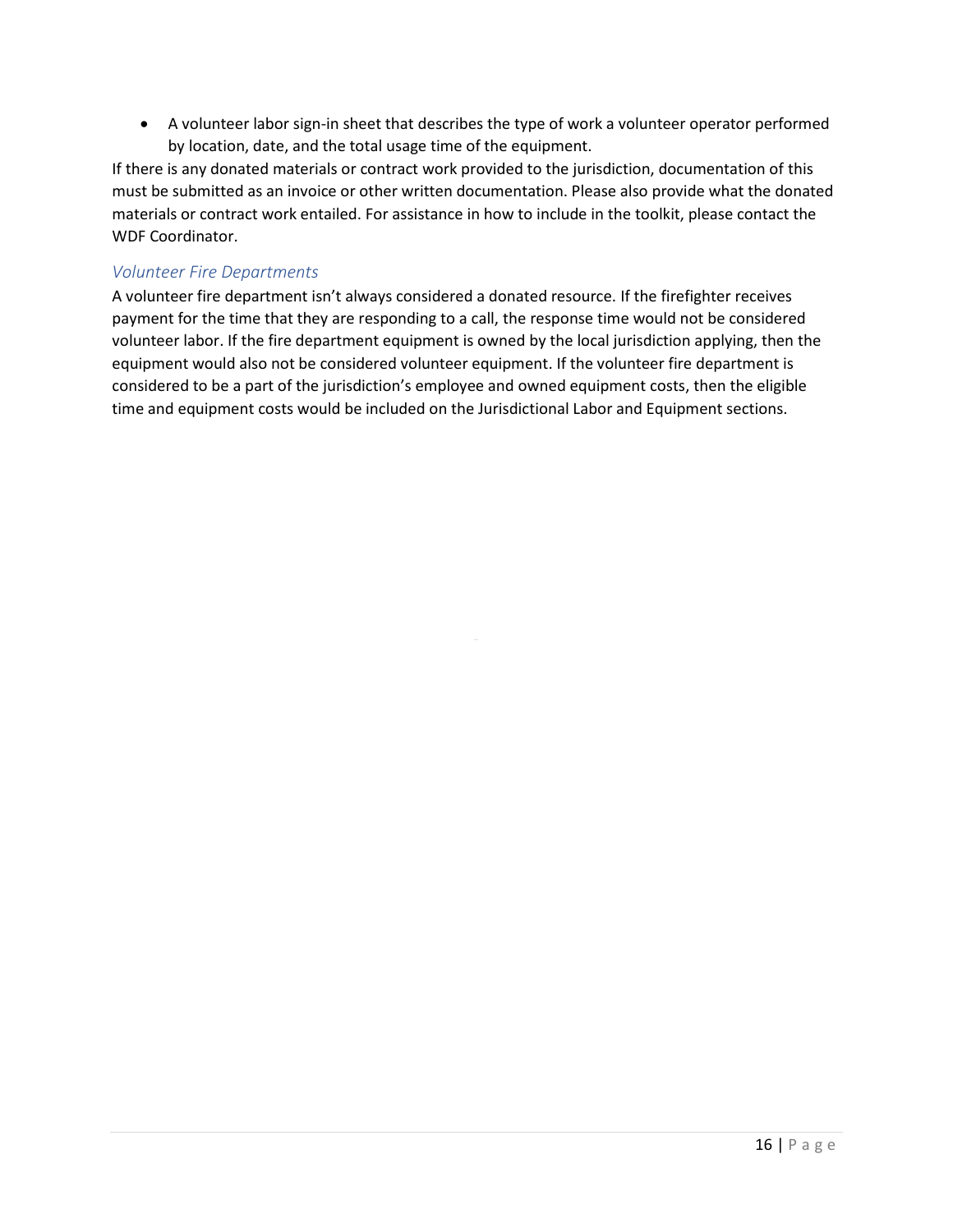## <span id="page-17-0"></span>Appendices

Appendix A –Damage Assessment/Survey123 User Guide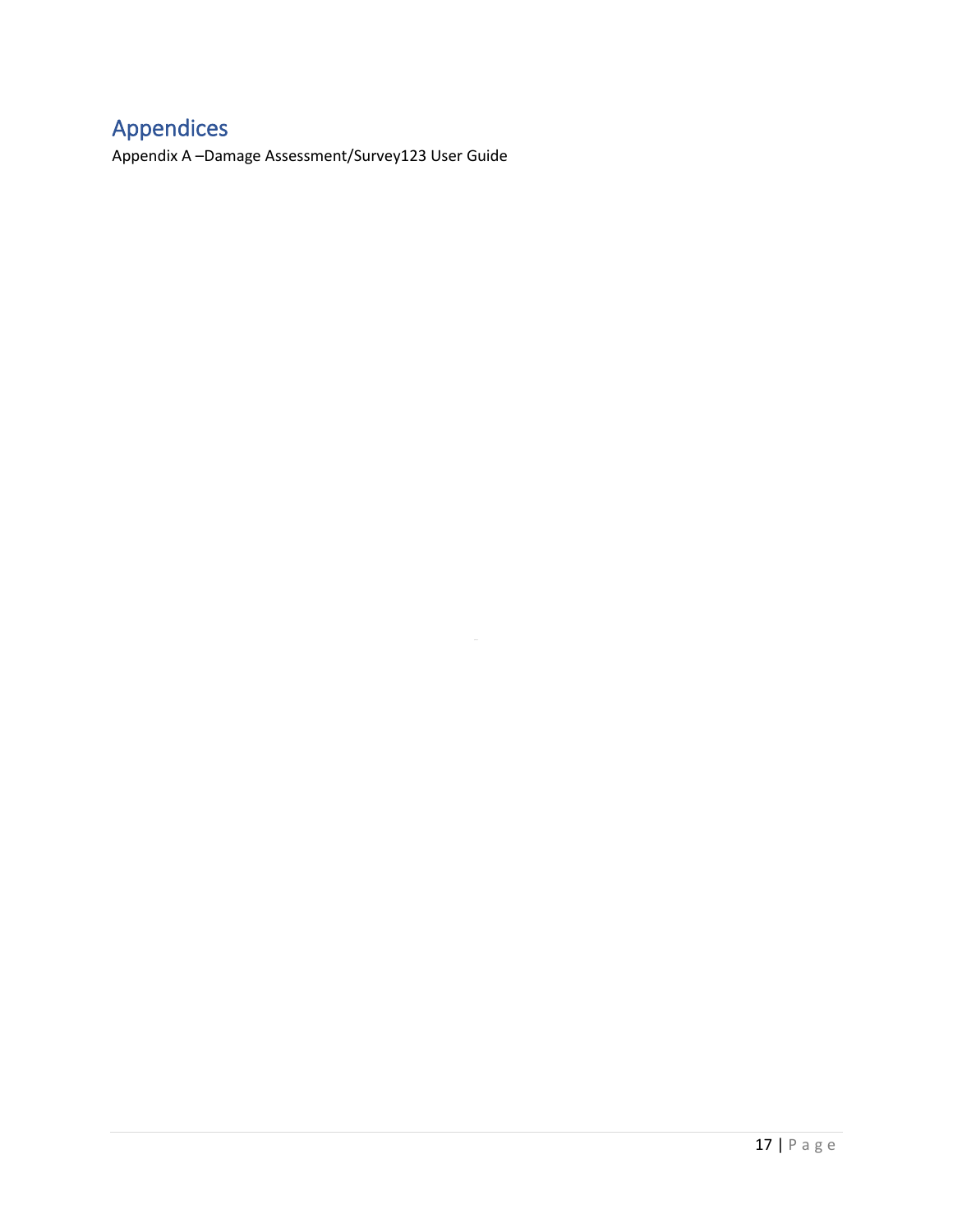#### <span id="page-18-0"></span>Appendix A – Damage Assessment/Survey123 User Guide

## **Damage Assessment/Survey123 User Guide <sup>33</sup>**

*The guide is intended to help guide you through the process of accessing and using the Damage Assessment Survey123 as well as accessing the survey data in WebEOC and ArcGIS (if applicable)*

#### **\*\*\* You must complete the steps below IN ORDER, to open the Survey123 form as designed. \*\*\***

- PLEASE DELETE or ENSURE ACCURATE UPDATES to any version of "ArcGIS Survey123" you have
- Download/Update the Survey123 app from either the Google Play Store (Android) or Apple Store (iOS)
- Open your browser and type this link <https://arcg.is/0bzCe9> (**Live** Field Version) for use with live events
	- o If you want to use the "training version" for your staff or damage assessment team that link is <https://arcg.is/158y5m>
	- o The correct survey should read "**WEM Damage Assessment Survey**".
	- $\circ$  The old survey is "Damage Assessment (real world) V.2" delete it. To delete an old survey tap the survey in the app to open the next screen, then in the upperright corner tap the drop down menu and there should be a delete option.
- Here is a QR scan code for the Live Field version:



• You'll be prompted to either "Open in browser" or "Open in the Survey123 field app". Unless you're on a device that doesn't support the app, **please use the app**. *The new survey does not require login credentials, but if you have them, feel free to use them.* 

<sup>&</sup>lt;sup>33</sup> This guide can also be downloaded from WebEOC. Refer the Advanced File Library  $\rightarrow$  Recovery folder  $\rightarrow$ Damage Assessment folder  $\rightarrow$  Survey 123 Directions folder  $\rightarrow$  2021 Damage Assessment Instructions Updated Aug 2 2021.docx.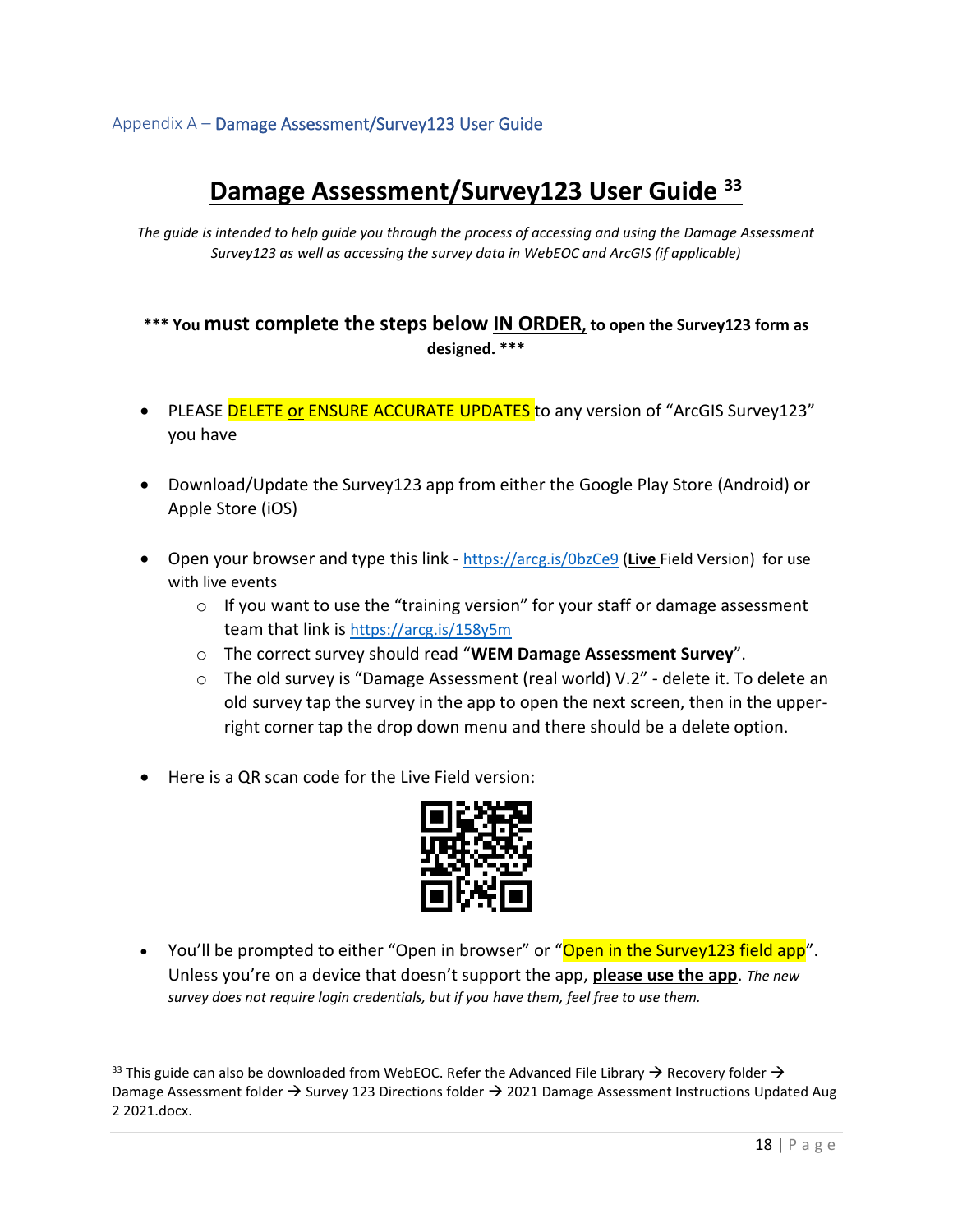

Once you're in the app, take some time to familiarize yourself with the options for each question. Please answer the survey in order from top to bottom. Some fields are not populated until you answer the previous question. For example, you cannot choose your County/Tribe until you first choose your Region, and you can't choose your Municipality until you choose your County/Tribe, etc.

When it comes time to add your location to the survey, please make sure the GPS on your device is enabled. The app may ask you permission to allow using your location while using the app. On the green bar at the top of the screen you'll see a satellite on the right side. If you click the satellite it will tell you information about your phone GPS and accuracy.

| 2:09 |                                                                       | 0<br>4            |
|------|-----------------------------------------------------------------------|-------------------|
|      | TRAINDamageAssessmentPublic                                           |                   |
|      |                                                                       |                   |
|      | Choose Your Municipality                                              |                   |
|      | Incident/Disaster Type *                                              |                   |
|      |                                                                       |                   |
|      | Location of Damage *<br>(circle at top right full when GPS activated) |                   |
|      | ○ 42°43'N 88°59'W ± 7.4 m                                             | R                 |
|      | <b>Briar Crest Park</b>                                               | <b>Huntington</b> |
|      | Address of Damage<br>(e.g House number and street name)               |                   |
|      | Which Program Assessment Type *                                       |                   |
|      | Individual Assistance                                                 |                   |
|      | Public Assistance                                                     |                   |
|      |                                                                       |                   |
|      | $\overline{\phantom{a}}$                                              |                   |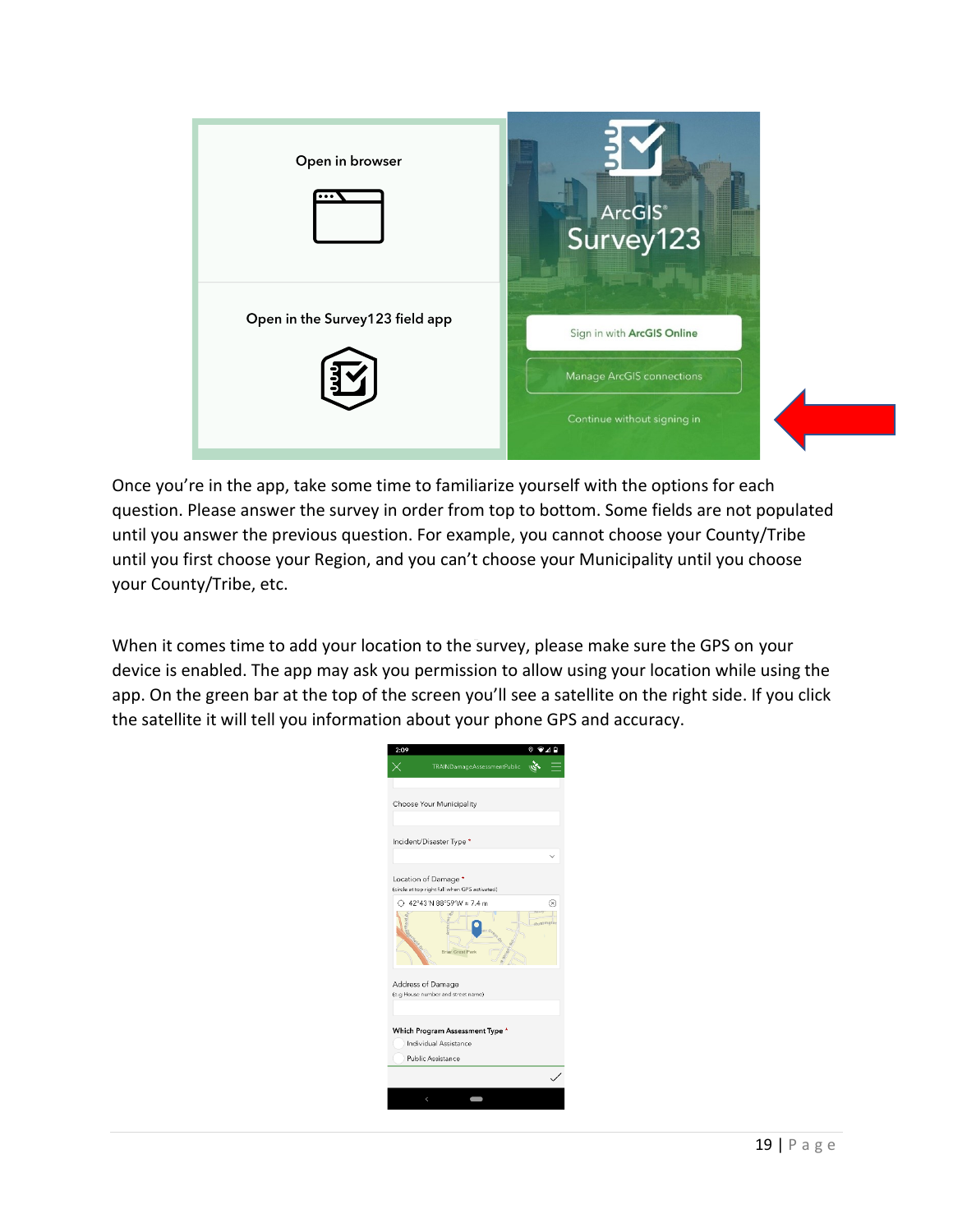You can also manually place your location on the map by clicking on the map and dragging it around then clicking the check mark on the bottom green bar when you are finished.

|                               |                                          | C Search location or map coordinate |        |
|-------------------------------|------------------------------------------|-------------------------------------|--------|
| Alton Ave                     | Woodga<br>Huntinghorne                   | Poctana.o                           |        |
| Tanglewood pr<br>For Hills Dr | <b>Woodcrest Park</b>                    |                                     | Dorado |
|                               |                                          | Candlewood Dr                       | 昭岡     |
| o Aunguleo                    | E Rotamer Rd                             | Ne<br>castle-Dr                     |        |
|                               | <b>Buckingham</b> Dr                     | Brian <sub>C</sub><br>Cricketeer-Dr |        |
| lospital<br>rth               | Westminster Rd<br><b>Briarcrest Park</b> | Sheffield Dr                        |        |
|                               | <b>United States</b><br>Marines          |                                     |        |
| <b>Cari</b> contributors      |                                          |                                     | Loh    |

After you've finished filling out the survey, click the check mark in the far bottom right corner to submit it. If you do not have an internet connection when you click the checkmark, the survey will save to an outbox and can be submitted when your device has service again.

| Image 3 Name<br>Take Photo 4<br>Capture using camera or upload from device<br>[o 门<br>Image 4 Name<br>Take Photo 5 (last photo option)<br>Capture using camera or upload from device<br>- to a<br>Image 5 Name<br>Assessment Date and Time<br>Wednesday, May 1  3:52 PM<br>60 | TRAINDamageAssessmentPublic |
|-------------------------------------------------------------------------------------------------------------------------------------------------------------------------------------------------------------------------------------------------------------------------------|-----------------------------|
|                                                                                                                                                                                                                                                                               |                             |
|                                                                                                                                                                                                                                                                               |                             |
|                                                                                                                                                                                                                                                                               |                             |
|                                                                                                                                                                                                                                                                               |                             |
|                                                                                                                                                                                                                                                                               |                             |
|                                                                                                                                                                                                                                                                               |                             |
|                                                                                                                                                                                                                                                                               |                             |
|                                                                                                                                                                                                                                                                               |                             |
|                                                                                                                                                                                                                                                                               |                             |
|                                                                                                                                                                                                                                                                               |                             |
|                                                                                                                                                                                                                                                                               |                             |
|                                                                                                                                                                                                                                                                               |                             |
|                                                                                                                                                                                                                                                                               |                             |

• After submission, your entry will populate to both the ArcGIS Online Damage Assessment feature service as well as the Damage Assessment board in WebEOC – using County/Tribe login: Menus > Incident Boards > 12. Damage Assessment